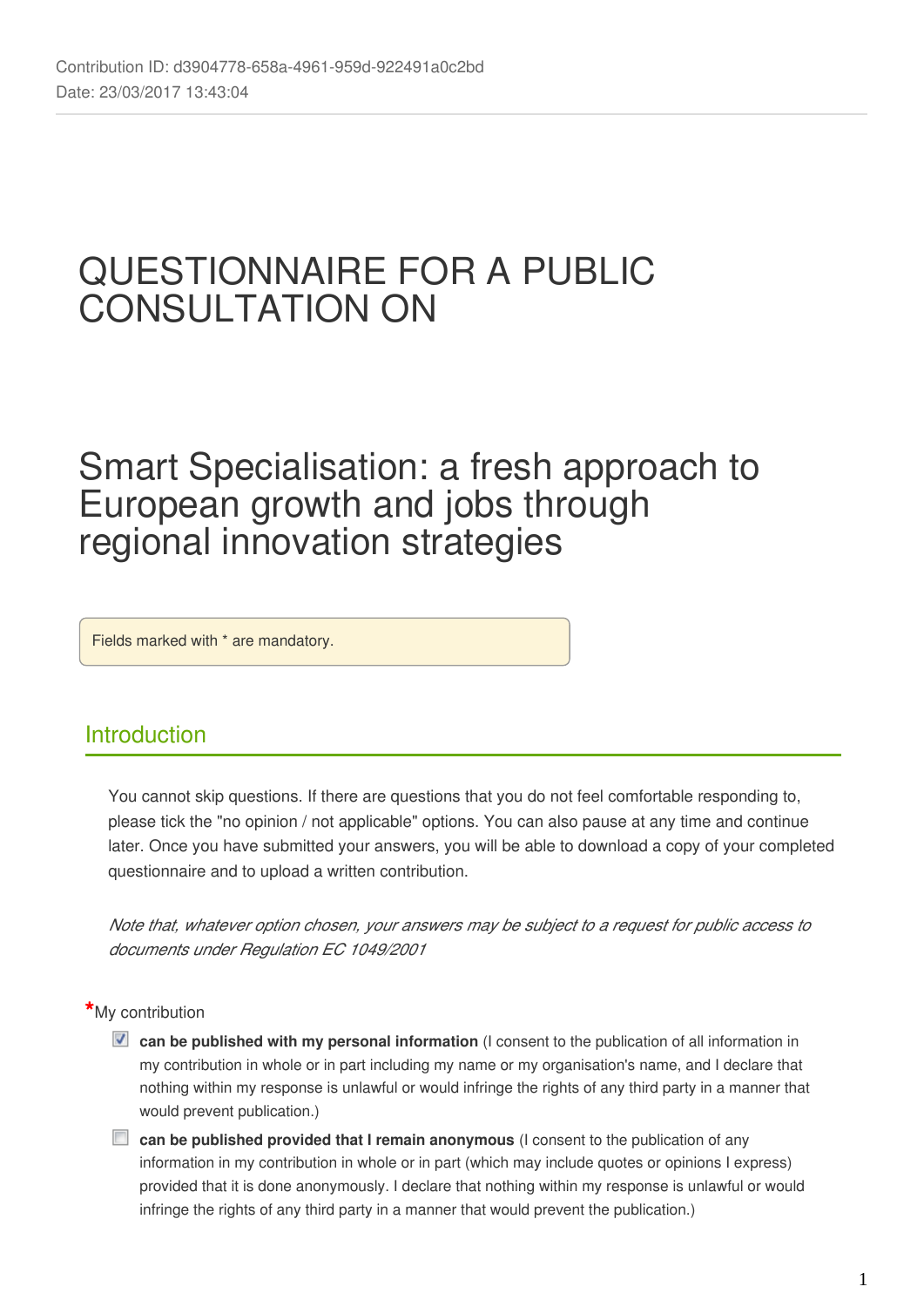# About you:

**\*** The questions in this section aim at collecting general information about the identity of the respondent.

1. You are welcome to answer the questionnaire in any of the [24 official languages](http://ec.europa.eu/dgs/translation/translating/officiallanguages/index_en.htm) of the EU. The analysis of answers will be done on the basis of machine translations into English. Please let us know in which language you are replying:

**English** 

**\***2. Please provide your full name:

Paul De Raeve

**\***3. Please indicate your profession or function in your business / organisation:

```
Secretary General
```
**\***4. Please give your email address in case we have questions about your reply and need to ask for clarifications. If you do not have an email address, please write "Not available".

efn@efn.be

**\***5. I am responding as:

*at most 1 choice(s)*

 $\Box$  An individual in my personal capacity

The representative of a business or organisation, including a public authority

**\***6. Please indicate the place(s) of operation of your business/organisation or the country(ies) for which your organisation mainly represents or works for.

| Several EU member states/EU-wide<br>V     | Austria - All                            |
|-------------------------------------------|------------------------------------------|
| Austria - Burgenland                      | Austria - Niederösterreich               |
| Austria - Wien                            | Austria - Kärnten                        |
| Austria - Steiermark                      | Austria - Oberösterreich                 |
| Austria - Salzburg                        | Austria - Tirol                          |
| Austria - Vorarlberg                      | <b>Belgium - All</b>                     |
| Belgium - Vlaams Gewest                   | Belgium - Bruxelles Capitale             |
| Belgium - Wallonie                        | <b>Bulgaria - All</b>                    |
| Bulgaria - Северен централен (Severen     | Bulgaria - Северозападен (Severozapaden) |
| tsentralen)                               |                                          |
| Bulgaria - Североизточен (Severoiztochen) | Bulgaria - Югозападен (Yugozapaden)      |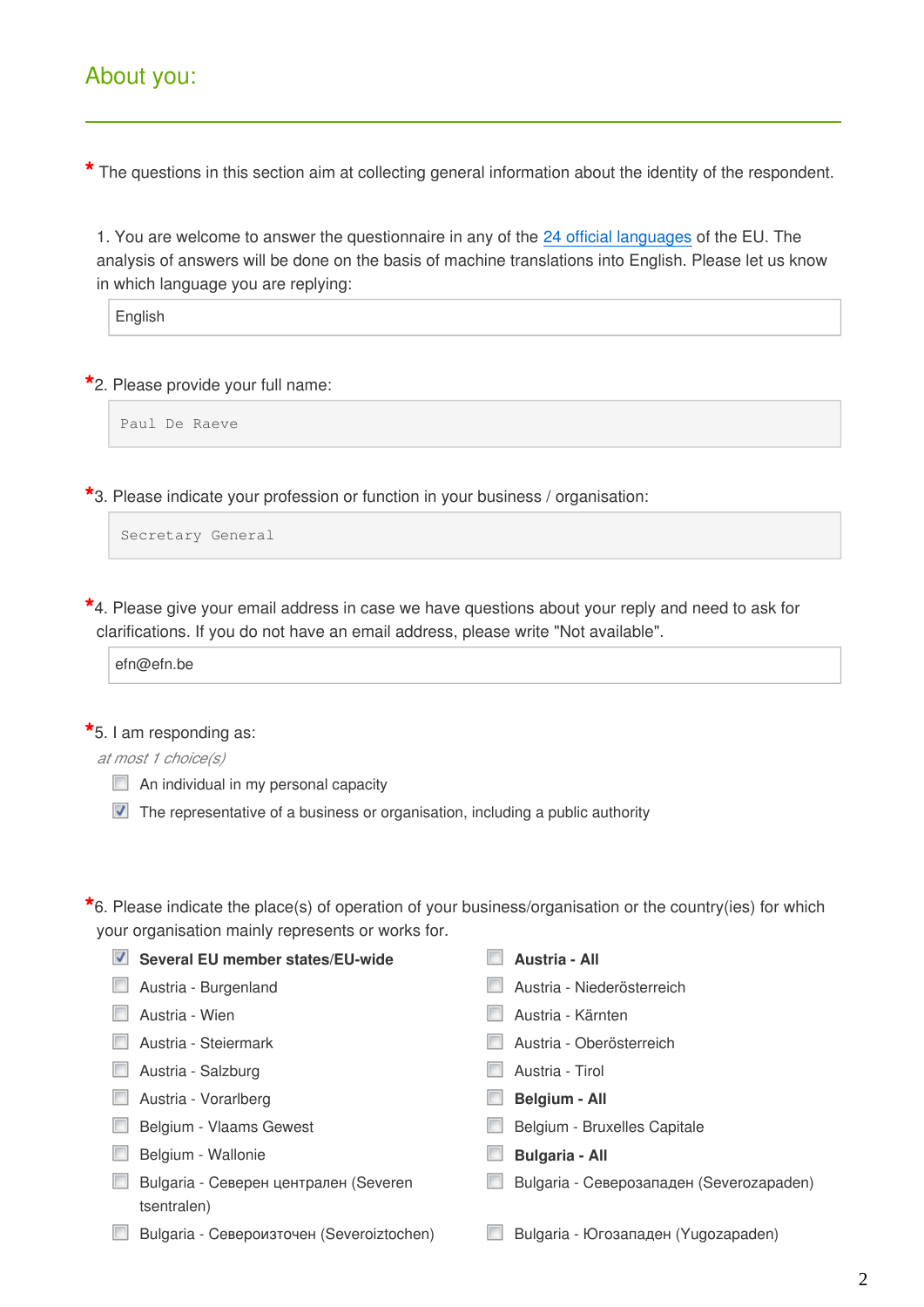| Bulgaria - Югоизточен (Yugoiztochen) | Bulgaria - Южен централен (Yuzhen<br>tsentralen) |
|--------------------------------------|--------------------------------------------------|
| Croatia - All                        | Croatia - Jadranska Hrvatska                     |
| Croatia - Kontinentalna Hrvatska     | <b>Czech Republic - All</b>                      |
| Czech Republic - Jihovýchod          | Czech Republic - Jihozápad                       |
| Czech Republic - Moravskoslezsko     | Czech Republic - Praha                           |
| Czech Republic - Severovýchod        | Czech Republic - Severozápad                     |
| Czech Republic - Střední Čechy       | Czech Republic - Střední Morava                  |
| Denmark - All                        | Denmark - Hovedstaden                            |
| Denmark - Midtjylland                | Denmark - Nordjylland                            |
| Denmark - Sjælland                   | Denmark - Syddanmark                             |
| Estonia - No regions                 | <b>Findland - All</b>                            |
| Findland - Åland                     | Findland - Etelä-Suomi                           |
| Findland - Helsinki-Uusimaa          | Findland - Länsi-Suomi                           |
| Findland - Pohjois- ja Itä-Suomi     | <b>France - All</b>                              |
| France - Alsace                      | France - Aquitaine                               |
| France - Auvergne                    | France - Basse-Normandie                         |
| France - Bourgogne                   | France - Bretagne                                |
| France - Centre                      | France - Champagne-Ardenne                       |
| France - Corse                       | France - Franche-Comté                           |
| France - Guadeloupe                  | France - Guyane                                  |
| France - Haute-Normandie             | France - Île de France                           |
| France - La Réunion                  | France - Languedoc-Roussillon                    |
| France - Limousin                    | France - Lorraine                                |
| France - Martinique                  | France - Midi-Pyrénées                           |
| France - Nord - Pas-de-Calais        | France - Pays de la Loire                        |
| France - Picardie                    | France - Poitou-Charentes                        |
| France - Provence-Alpes-Côte d'Azur  | France - Rhône-Alpes                             |
| Germany - All                        | Germany - Arnsberg                               |
| Germany - Berlin                     | Germany - Brandenburg                            |
| Germany - Braunschweig               | Germany - Bremen                                 |
| Germany - Chemnitz                   | Germany - Darmstadt                              |
| Germany - Detmold                    | Germany - Dresden                                |
| Germany - Düsseldorf                 | Germany - Freiburg                               |
| Germany - Gießen                     | Germany - Hamburg                                |
| Germany - Hannover                   | Germany - Karlsruhe                              |
| Germany - Kassel                     | Germany - Koblenz                                |
| Germany - Köln                       | Germany - Leipzig                                |
| Germany - Lüneburg                   | Germany - Mecklenburg-Vorpommern                 |
| Germany - Mittelfranken              | Germany - Münster                                |
| Germany - Niederbayern               | Germany - Oberbayern                             |
| Germany - Oberfranken                | Germany - Oberpfalz                              |
| Germany - Rheinhessen-Pfalz          | Germany - Saarland                               |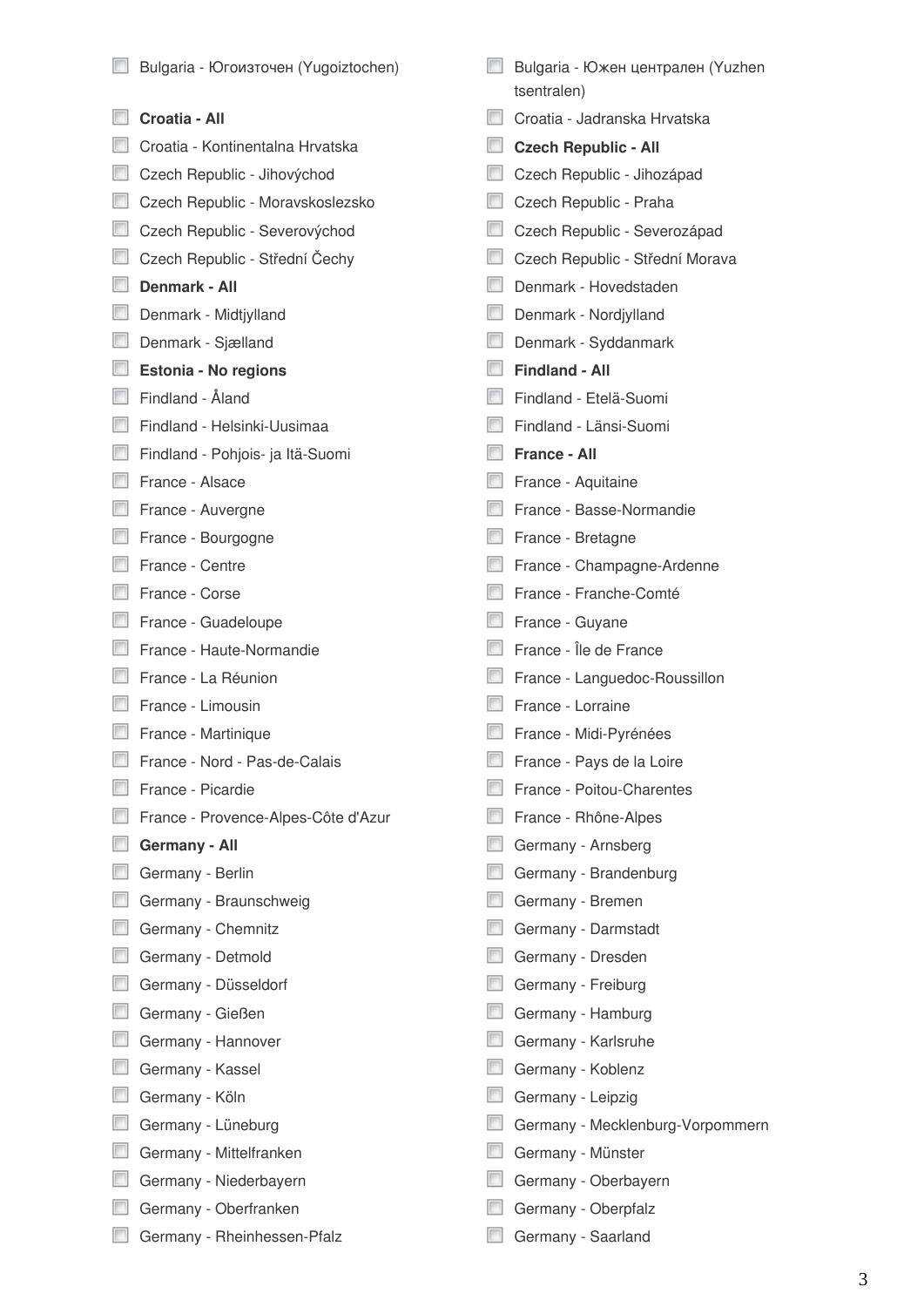| Germany - Sachsen-Anhalt                                             | Germany - Schleswig-Holstein                |
|----------------------------------------------------------------------|---------------------------------------------|
| Germany - Schwaben                                                   | Germany - Stuttgart                         |
| Germany - Thüringen                                                  | Germany - Trier                             |
| Germany - Tübingen                                                   | Germany - Unterfranken                      |
| Germany - Weser-Ems                                                  | Greece - All                                |
| Greece - Ανατολική Μακεδονία, Θράκη<br>(Anatoliki Makedonia, Thraki) | Greece - Αττική (Attiki)                    |
| Greece - Βόρειο Αιγαίο (Voreio Aigaio)                               | Greece - Δυτική Ελλάδα (Dytiki Ellada)      |
| Greece - Δυτική Μακεδονία (Dytiki Makedonia)                         | Greece - Ήπειρος (Ipeiros)                  |
| Greece - Θεσσαλία (Thessalia)                                        | Greece - Ιόνια Νησιά (Ionia Nisia)          |
| Greece - Κεντρική Μακεδονία (Kentriki<br>Makedonia)                  | Greece - Κρήτη (Kriti)                      |
| Greece - Νότιο Αιγαίο (Notio Aigaio)                                 | Greece - Πελοπόννησος (Peloponnisos)        |
| Greece - Στερεά Ελλάδα (Sterea Ellada)                               | Hungary - All                               |
| Hungary - Dél-Alföld                                                 | Hungary - Dél-Dunántúl                      |
| Hungary - Észak-Alföld                                               | Hungary - Észak-Magyarország                |
| Hungary - Közép-Dunántúl                                             | Hungary - Közép-Magyarország                |
| Hungary - Nyugat-Dunántúl                                            | Ireland - All                               |
| Ireland - Border, Midland and Western                                | Ireland - Southern and Eastern              |
| Italy - All                                                          | Italy - Abruzzo                             |
| Italy - Basilicata                                                   | Italy - Calabria                            |
| Italy - Campania                                                     | Italy - Emilia-Romagna                      |
| Italy - Friuli-Venezia Giulia                                        | Italy - Lazio                               |
| Italy - Liguria                                                      | Italy - Lombardia                           |
| Italy - Marche                                                       | Italy - Molise                              |
| Italy - Piemonte                                                     | Italy - Provincia Autonoma di Bolzano/Bozen |
| Italy - Provincia Autonoma di Trento                                 | Italy - Puglia                              |
| Italy - Sardegna                                                     | Italy - Sicilia                             |
| Italy - Toscana                                                      | Italy - Umbria                              |
| Italy - Valle d'Aosta/Vallée d'Aoste                                 | Italy - Veneto                              |
| Latvia - No regions                                                  | Lithuania - No regions                      |
| Malta - No regions                                                   | <b>Netherlands - All</b>                    |
| Netherlands - Drenthe                                                | Netherlands - Flevoland                     |
| Netherlands - Friesland (NL)                                         | Netherlands - Gelderland                    |
| Netherlands - Groningen                                              | Netherlands - Limburg (NL)                  |
| Netherlands - Noord-Brabant                                          | Netherlands - Noord-Holland                 |
| Netherlands - Overijssel                                             | Netherlands - Utrecht                       |
| Netherlands - Zeeland                                                | Netherlands - Zuid-Holland                  |
| <b>Poland - All</b>                                                  | Poland - Dolnośląskie                       |
| Poland - Kujawsko-pomorskie                                          | Poland - Łódzkie                            |
| Poland - Lubelskie                                                   | Poland - Lubuskie                           |
| Poland - Małopolskie                                                 | Poland - Mazowieckie                        |
| Poland - Opolskie                                                    | Poland - Podkarpackie                       |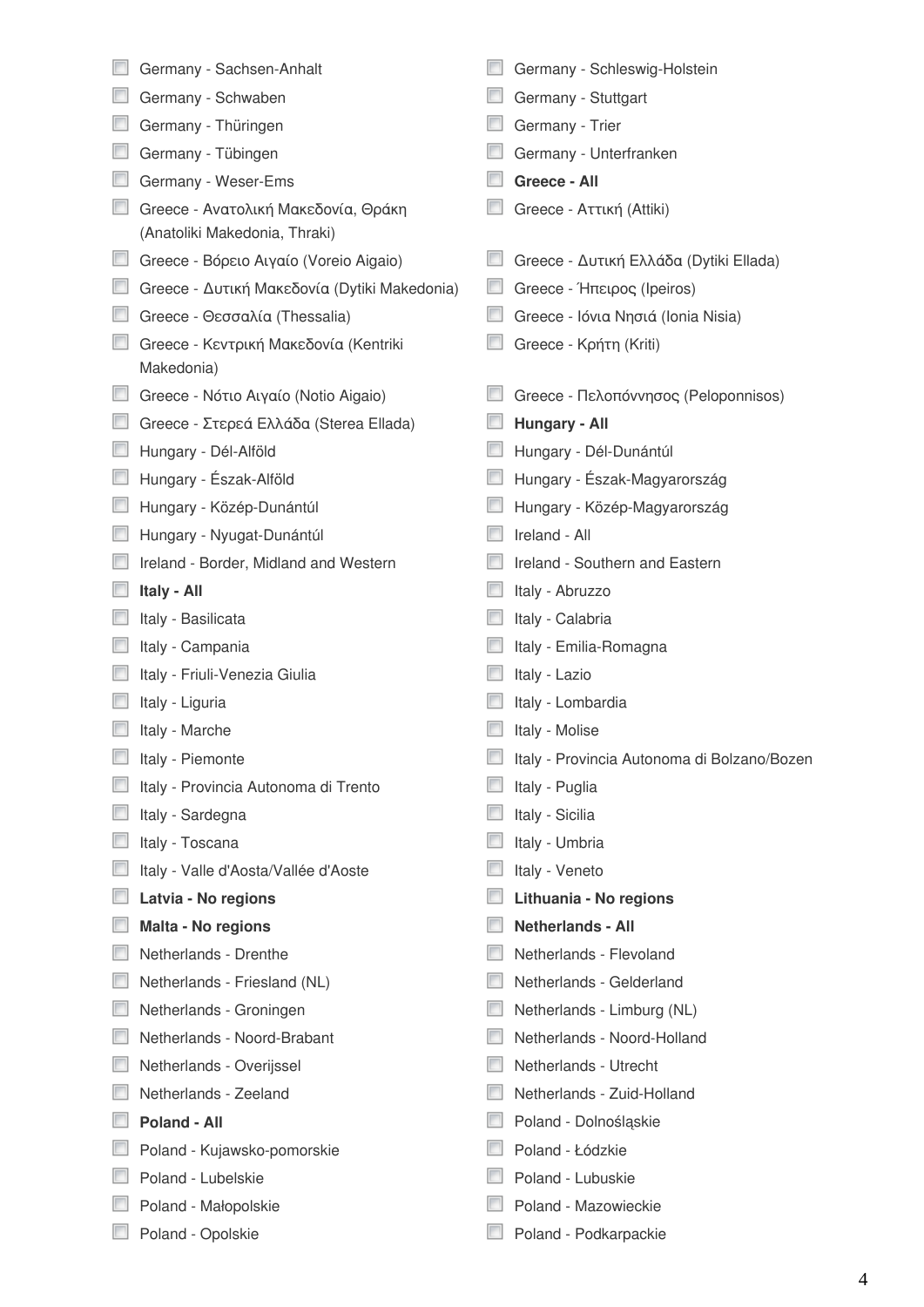| Poland - Podlaskie                                                   | Poland - Pomorskie                                           |
|----------------------------------------------------------------------|--------------------------------------------------------------|
| Poland - Śląskie                                                     | Poland - Świętokrzyskie                                      |
| Poland - Warmińsko-mazurskie                                         | Poland - Wielkopolskie                                       |
| Poland - Zachodniopomorskie                                          | Portugal - All                                               |
| Portugal - Alentejo                                                  | Portugal - Algarve                                           |
| Portugal - Área Metropolitana de Lisboa                              | Portugal - Centro (PT)                                       |
| Portugal - Norte                                                     | Portugal - Região Autónoma da Madeira                        |
| Portugal - Região Autónoma dos Açores                                | Romania - All                                                |
| Romania - București - Ilfov                                          | Romania - Centru                                             |
| Romania - Nord-Est                                                   | Romania - Nord-Vest                                          |
| Romania - Sud - Muntenia                                             | Romania - Sud-Est                                            |
| Romania - Sud-Vest Oltenia                                           | Romania - Vest                                               |
| Slovakia - All                                                       | Slovakia - Bratislavský kraj                                 |
| Slovakia - Stredné Slovensko                                         | Slovakia - Východné Slovensko                                |
| Slovakia - Západné Slovensko                                         | Slovenia - Vzhodna Slovenija                                 |
| Slovenia - Zahodna Slovenija                                         | Spain - All                                                  |
| Spain - Andalucía                                                    | Spain - Aragón                                               |
| Spain - Canarias                                                     | Spain - Cantabria                                            |
| Spain - Castilla y León                                              | Spain - Castilla-La Mancha                                   |
| Spain - Cataluña                                                     | Spain - Ciudad Autónoma de Ceuta                             |
| Spain - Ciudad Autónoma de Melilla                                   | Spain - Comunidad de Madrid                                  |
| Spain - Comunidad Foral de Navarra                                   | Spain - Comunidad Valenciana                                 |
| Spain - Extremadura                                                  | Spain - Galicia                                              |
| Spain - Illes Balears                                                | Spain - La Rioja                                             |
| Spain - País Vasco                                                   | Spain - Principado de Asturias                               |
| Spain - Región de Murcia                                             | Sweden - All                                                 |
| Sweden - Mellersta Norrland                                          | Sweden - Norra Mellansverige                                 |
| Sweden - Östra Mellansverige                                         | Sweden - Övre Norrland                                       |
| Sweden - Småland med öarna                                           | Sweden - Stockholm                                           |
| Sweden - Sydsverige                                                  | Sweden - Västsverige                                         |
| <b>United-Kingdom - All</b>                                          | United-Kingdom - Bedfordshire and<br>Hertfordshire           |
| United-Kingdom - Berkshire, Buckinghamshire<br>and Oxfordshire       | United-Kingdom - Cheshire                                    |
| United-Kingdom - Cornwall and Isles of Scilly                        | United-Kingdom - Cumbria                                     |
| United-Kingdom - Derbyshire and<br>Nottinghamshire                   | United-Kingdom - Devon                                       |
| United-Kingdom - Dorset and Somerset                                 | United-Kingdom - East Anglia                                 |
| United-Kingdom - East Wales                                          | United-Kingdom - East Yorkshire and<br>Northern Lincolnshire |
| United-Kingdom - Eastern Scotland                                    | United-Kingdom - Essex                                       |
| United-Kingdom - Gloucestershire, Wiltshire<br>and Bristol/Bath area | United-Kingdom - Greater Manchester                          |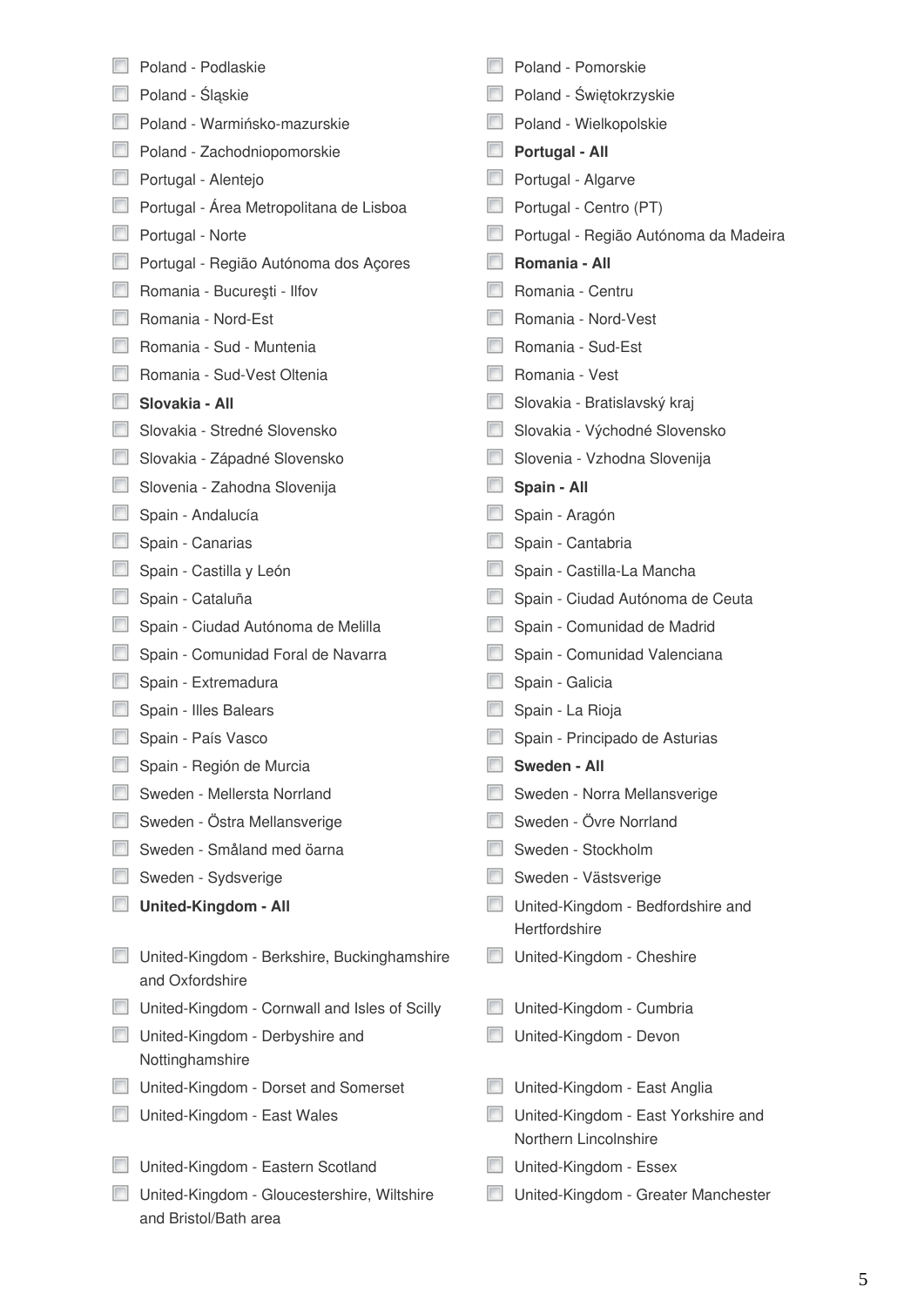- United-Kingdom Hampshire and Isle of Wight United-Kingdom Herefordshire,
- United-Kingdom Highlands and Islands United-Kingdom Inner London East
- United-Kingdom Inner London West United-Kingdom Kent
- 
- United-Kingdom Lincolnshire **United-Kingdom Merseyside**
- United-Kingdom North Eastern Scotland United-Kingdom North Yorkshire
- 
- United-Kingdom Outer London East and North East
- United-Kingdom Outer London West and North West
- United-Kingdom South Western Scotland United-Kingdom South Yorkshire
- **United-Kingdom Surrey, East and West** Sussex
- 
- **United-Kingdom West Yorkshire Constanting Other**
- **\***7. Please indicate your type of organisation:
	- **O** International administration
	- $\bullet$  National administration
	- **C** Regional authority
	- <sup>O</sup> Non-governmental organisation
	- C Large business
	- Small or micro enterprise
	- **Medium-sized enterprise**
	- **C** Research body/academia
	- **C** Higher education institution
	- Vocational training organisation
	- Public business or innovation support body
	- **Private business or innovation support body**
	- Financial sector
	- C Other
- Worcestershire and Warwickshire
- 
- 
- United-Kingdom Lancashire United-Kingdom Leicestershire, Rutland and Northamptonshire
	-
	-
- United-Kingdom Northern Ireland United-Kingdom Northumberland and Tyne and Wear
	- United-Kingdom Outer London South
	- **United-Kingdom Shropshire and Staffordshire**
	-
	- **United-Kingdom Tees Valley and Durham**
- United-Kingdom West Midlands United-Kingdom West Wales and The Valleys
	-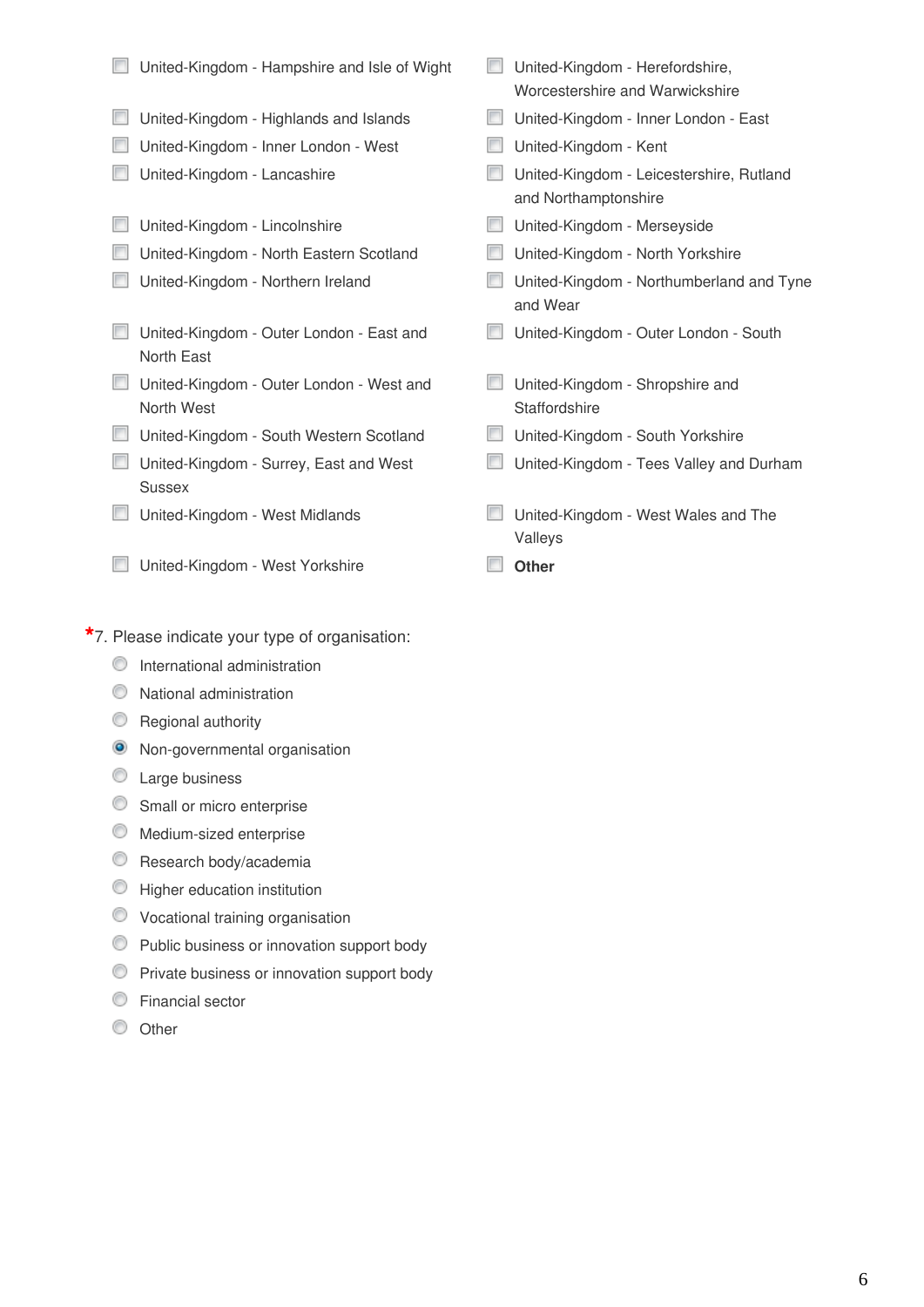**\***8. Please indicate the sector in which your business/organisation mainly operates:

- **Manufacturing**
- **IT** services
- **C** Agriculture and Food
- **O** Health and Care
- C Energy
- **Environment Automotive and Transport**
- **C** Financial services/banking/insurance
- **C** Retail, electronic commerce
- **Electronic communications**
- **C** Public sector Research
- $\circ$  Other

**\***9. Is your organisation included in the Transparency Register? If your organisation is not registered, we invite you to register [here](https://ec.europa.eu/transparencyregister/public/ri/registering.do?locale=en), although it is not compulsory to be registered to reply to this consultation. [W](http://ec.europa.eu/transparencyregister/public/homePage.do) [hy a transparency register?](http://ec.europa.eu/transparencyregister/public/homePage.do)

- **O** Yes
- No
- $\circledcirc$  Not applicable
- **\*** Registration number:

87872442953

- **\***10. What type of region are you located in / work for?
	- Urban area (at least 50 000 inhabitants)
	- A university / higher education centre is less than 50 km away
	- $\triangledown$  Neither of the above
	- Don't know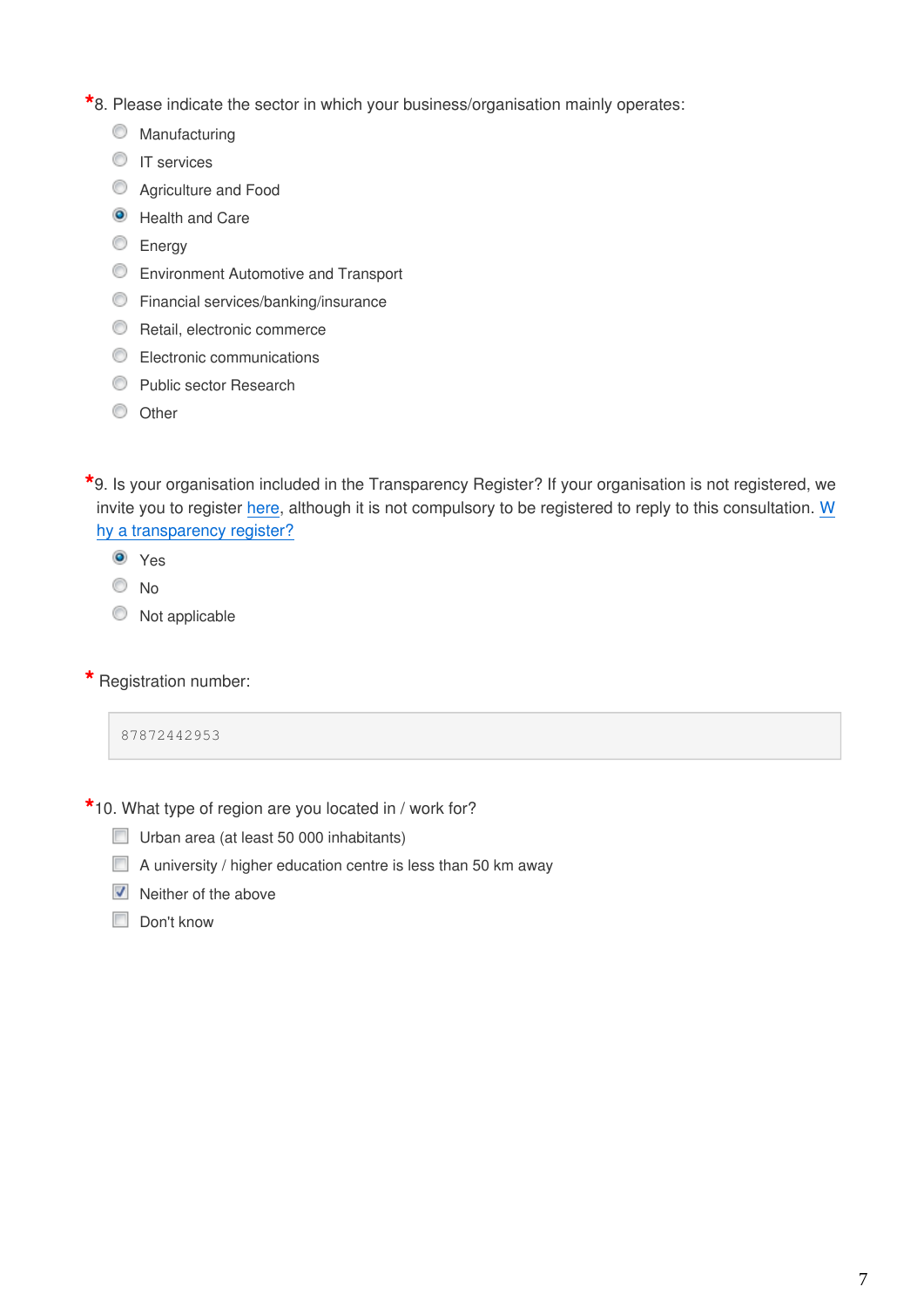- **\***11. Which (if any) of these statements apply to you?
	- $\blacksquare$  I / my organisation has significant knowledge of smart specialisation and other research and innovation policy approaches;
	- $\Box$  I/ my organisation has a significant role in the implementation of innovation and business development funding;
	- $\Box$  I/ my organisation was involved in the development of the smart specialisation strategy of my country / region
	- $\Box$  The field of activity of me / my organisation falls into one or more of the smart specialisation priorities of my country / region
	- None of the above
	- Don't know

# Specific questions

**1. A Smart Specialisation Strategy is a national or regional research and innovation strategy which sets priorities. These priorities aim to build competitive advantage by developing and matching in the country or region research and innovation strengths with business needs. Smart specialisation priorities aim to seize emerging opportunities and market developments. Smart Specialisation Strategies aim to avoid duplication and fragmentation of efforts across the EU that in the past often hampered the attaining of critical mass for research and innovation projects in the EU.**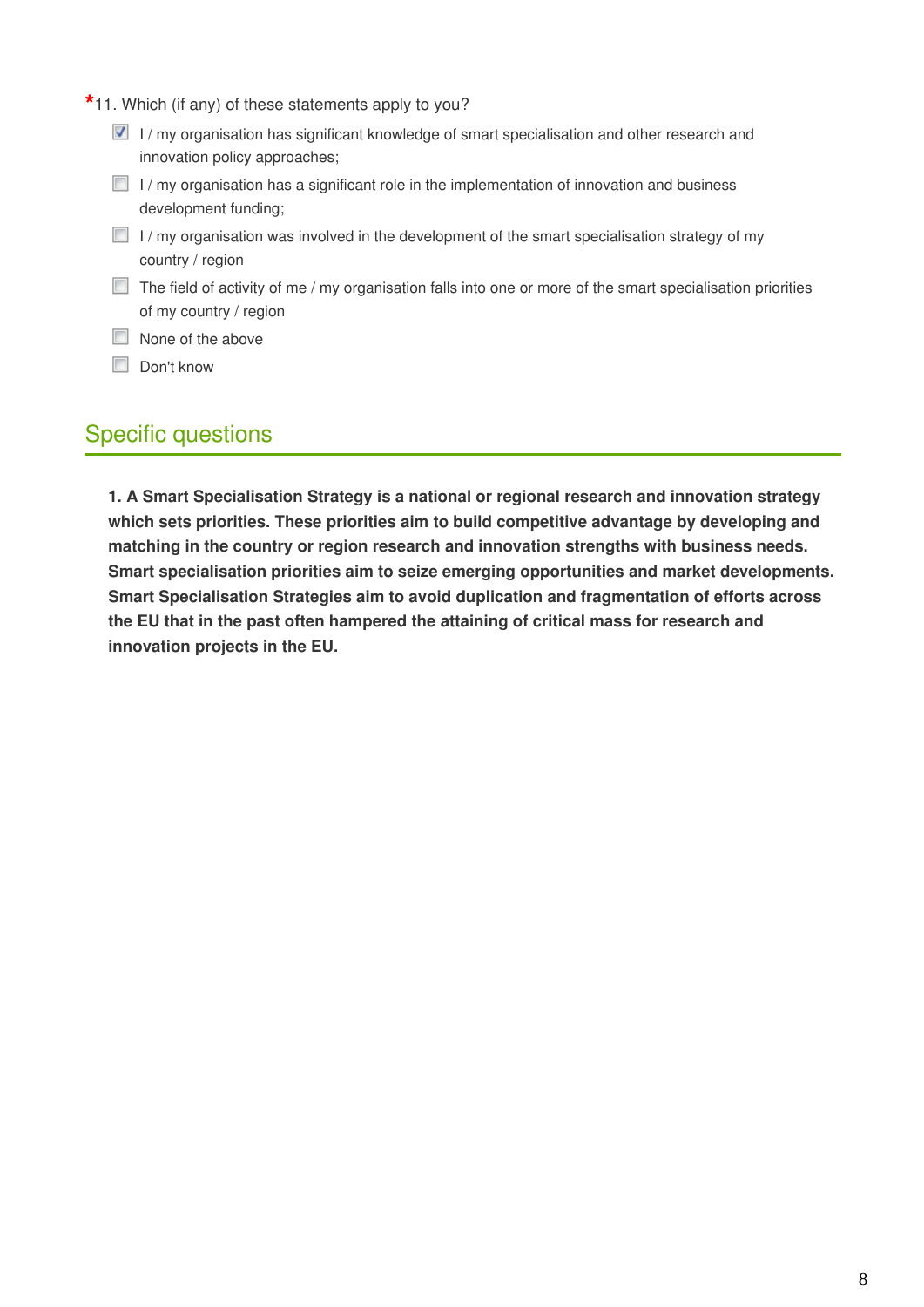# **1.a. What are (in your opinion) the main objectives of smart specialisation strategies in your member state/region?** (please rank from 5 – most important to 1 – least important)

|                                                                                                                                            | 1         | $\overline{2}$ | 3 | $\overline{4}$ | 5 |
|--------------------------------------------------------------------------------------------------------------------------------------------|-----------|----------------|---|----------------|---|
| *Creation of jobs and growth through place-<br>based research and innovation investments                                                   |           |                |   |                |   |
| *Increasing research and development<br>expenditure                                                                                        | ⋒         | ⋒              |   | ۰              |   |
| *Improving capacity of public administration to<br>stimulate research and innovation                                                       |           |                |   | $\bullet$      |   |
| *Make businesses and researchers have<br>investment projects together                                                                      | ⋒         | ⋒              |   |                |   |
| *Helping in reducing disparities between the level<br>of development of your Member State/Region<br>and the other EU Regions/Member States |           |                |   | $\bullet$      |   |
| *Economic transformation of your region (e.g.<br>towards new sectors)                                                                      |           | $\bullet$      |   |                |   |
| *Attracting innovative entities to the regions<br>through innovation facilities                                                            |           | ۰              |   |                |   |
| *Other                                                                                                                                     | $\bullet$ | ⋒              | ⋒ | ⋒              |   |

## **\*** If you ticked "other", please specify what you referred to:

*200 character(s) maximum*

"other option is obligatory"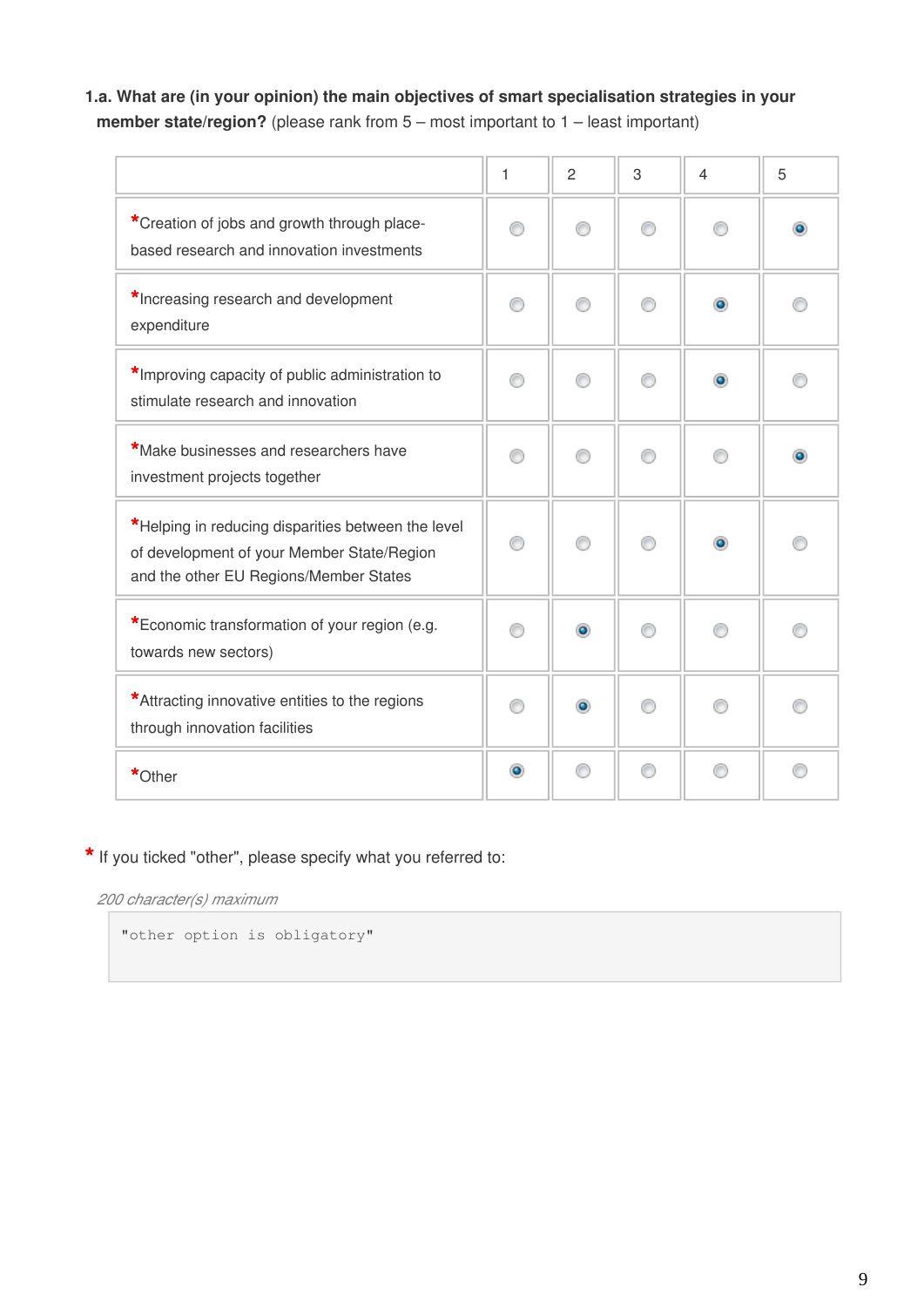**1.b. What is (in your opinion) the international/European significance of smart specialisation strategies?** (please rank from 5 – most important to 1 – least important)

|                                                                                                     | 1         | $\overline{2}$ | 3 | $\overline{4}$ | 5 |
|-----------------------------------------------------------------------------------------------------|-----------|----------------|---|----------------|---|
| *All types of regions can participate (advanced,<br>research intensive regions and lagging regions) |           |                |   |                |   |
| *Alignment between complementary efforts in<br>different countries and regions                      |           |                |   | $\bullet$      |   |
| *Bottom-up agenda for European growth and jobs                                                      |           |                |   |                |   |
| *Leap-frogging opportunities for lagging regions                                                    | $\bullet$ |                |   |                |   |
| *Implementation of European strategic priorities<br>in focus areas in regions                       | ⋒         |                |   |                |   |
| *Other                                                                                              | $\bullet$ | ⋒              |   |                |   |

**\*** If you ticked "other", please specify what you referred to:

*200 character(s) maximum*

"other option is obligatory"

**\* 1.c. How important is it for you that regions (and countries) put in place research and innovation strategies for smart specialisation with clear priorities upon which business, academic and public stakeholders are consulted in advance of allocating funding?**

Answer: 4= to a great extent, 3=to some extent, 2=to a minor extent, 1=not at all, no opinion

 $0 1 0 2 0 3 0 4$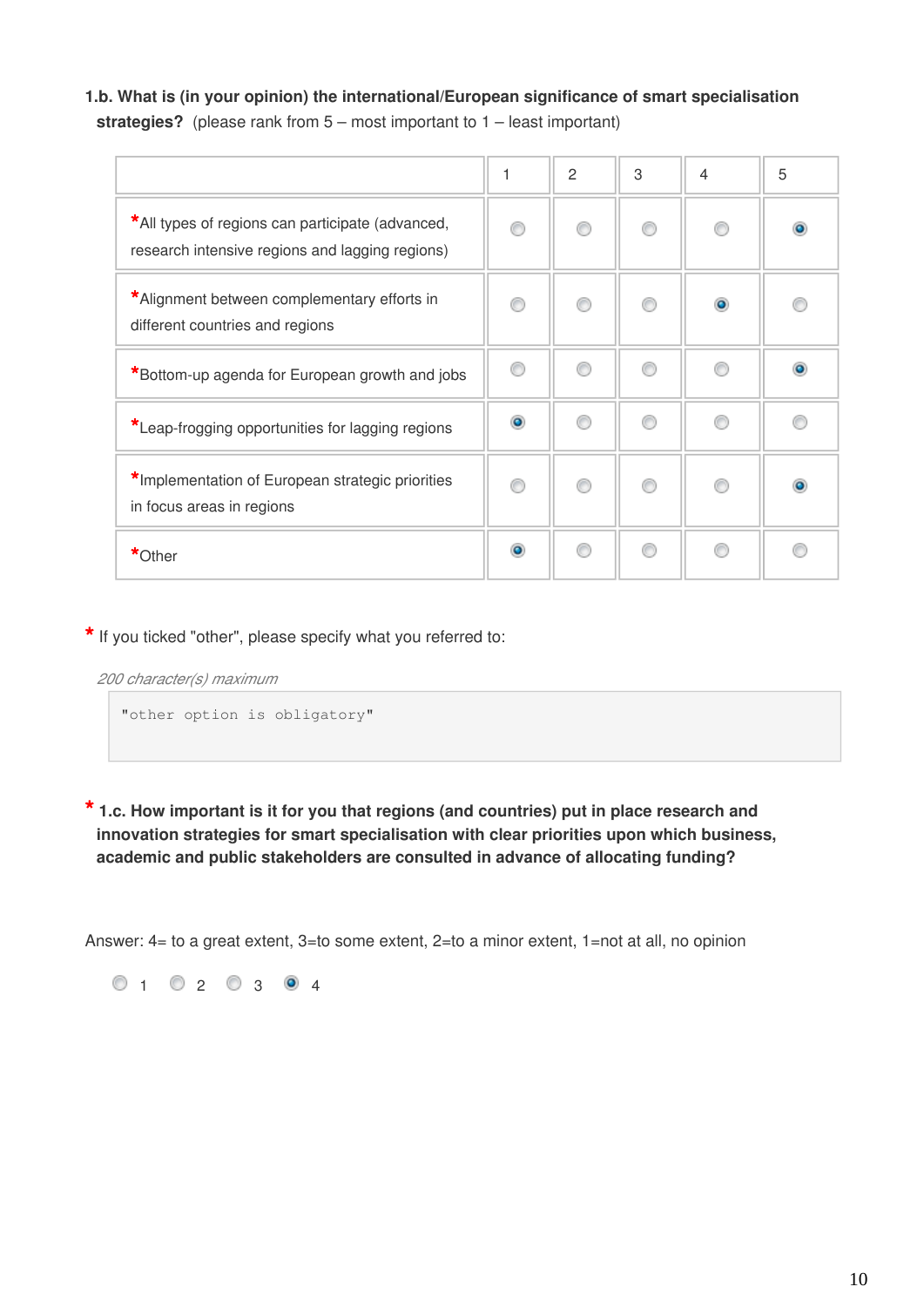**\*2. Innovation does not happen by chance or in isolation, but has underlying trigger and drivers. What should smart specialisation strategies focus on to drive innovation in your region or country?**

Please indicate, if you answer the following question with focus on

- **O** your region
- **O** your country
- $\bullet$  both, region + country

How important are the following drivers in your view (1=not at all; 2=to a minor extent, 3=to some extent, 4=to a great extent):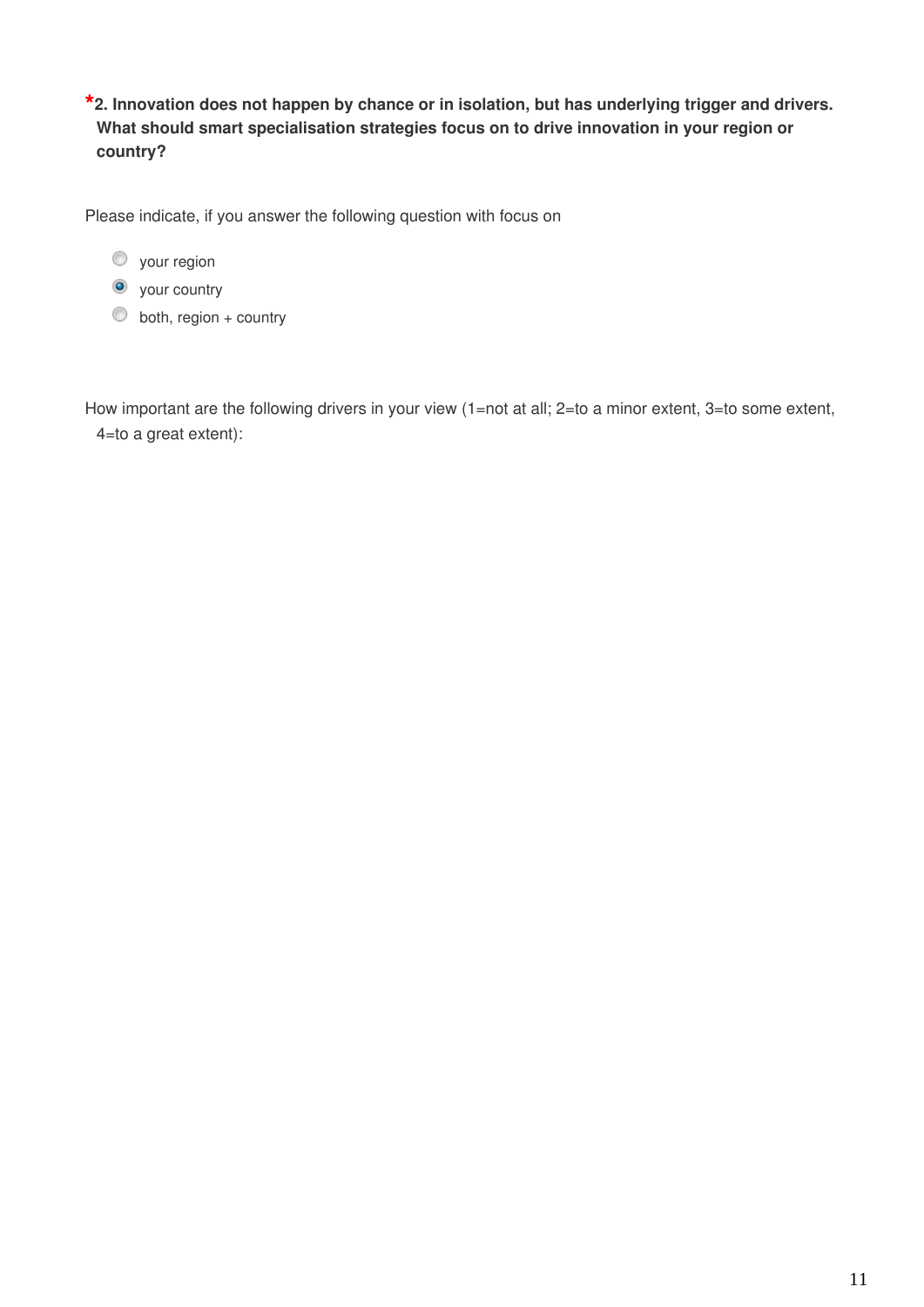|                                                                                                                                          | 1         | $\overline{c}$ | 3         | $\overline{4}$ | <b>No</b><br>opinion |
|------------------------------------------------------------------------------------------------------------------------------------------|-----------|----------------|-----------|----------------|----------------------|
| *Demand in markets / by customers                                                                                                        | ⊙         | $\circledcirc$ | ⋒         | ∩              |                      |
| *Need to stay competitive                                                                                                                | 0         | $\bullet$      | ∩         | ⊙              | ⊙                    |
| *Access to technology / research providers<br>and research and innovation infrastructures                                                | ⊙         | ⊙              | ⋒         | $\circledcirc$ |                      |
| *Access to innovation management support<br>services (e.g. advice on patenting, licensing,<br>technology needs, market potentials, etc.) | ∩         | $\bullet$      |           | ⋒              |                      |
| *Access to skilled personnel (engineers,<br>marketing / design experts, skilled workers,<br>$etc.$ )                                     | ⊙         | ∩              |           | ۰              |                      |
| *Access to researchers / scientists                                                                                                      | 0         | ⊙              | $\bullet$ | ⊙              | ∩                    |
| *Availability of skilled personnel with<br>entrepreneurial spirit                                                                        | ⊙         | ⊙              | ⋒         | $\circledcirc$ | ∩                    |
| *Cooperation between academia/universities<br>and enterprises (inside your country / region)                                             | ⊙         | $\circledcirc$ | ⋒         | ⊙              | ∩                    |
| *Cooperation between academia/universities<br>and enterprises (outside your country / region)                                            | ⊙         |                |           | $\bullet$      |                      |
| *Cooperation between different types of<br>enterprises / sectors (inside your country /<br>region)                                       | 0         | $\circledcirc$ |           | ⋒              |                      |
| *Cooperation between different types of<br>enterprises / sectors (outside your country /<br>region)                                      | ∩         | $\circledcirc$ |           |                |                      |
| *Access to finance (grants)                                                                                                              | ⊙         | ∩              | ⋒         | $\bullet$      |                      |
| *Access to finance (venture capital, equity)                                                                                             | 0         | $\bullet$      | ∩         | ⊙              | ∩                    |
| *Access to finance (loans, guarantees)                                                                                                   | 0         | $\bullet$      | ⊙         | ⊙              | ⊙                    |
| *Innovation friendly regulatory environment                                                                                              | ⊙         | ∩              | $\bullet$ | ⋒              |                      |
| *Other                                                                                                                                   | $\bullet$ | 0              | ⊙         | ⊙              | ⊙                    |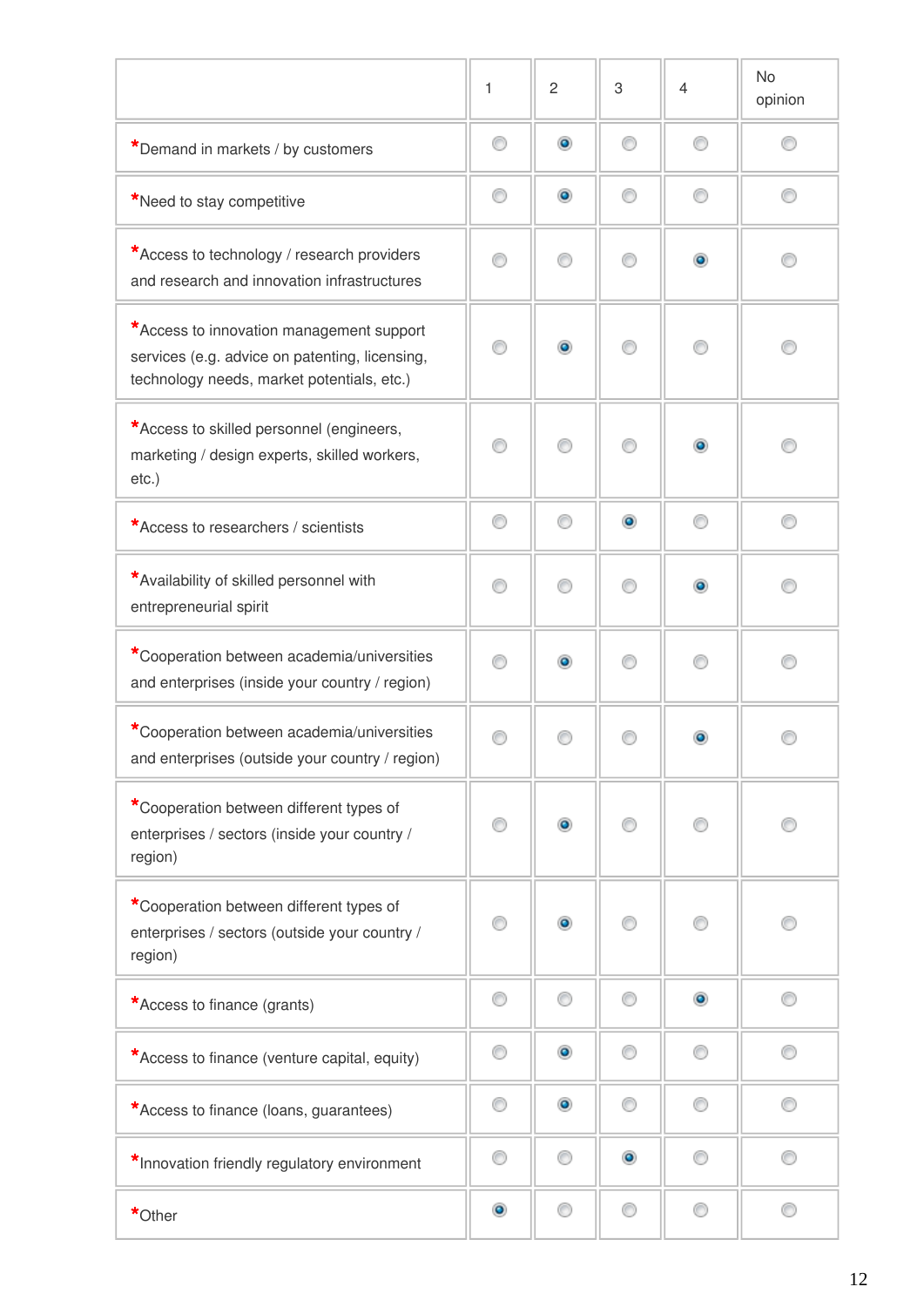**\*** If you ticked "other", please specify what you referred to:

*300 character(s) maximum*

```
"other option is obligatory"
```
**\*3. The EU's cohesion and research and innovation policies aim to create framework conditions that favour research and innovation and that allow bringing ideas to market. Support to research and innovation takes various forms. It is provided by public as well as private bodies on regional, national and EU level. The aim of asking to develop and implement smart specialisation strategies over the last 3 years was to improve the type, quantity and quality of research and innovation support at national and regional levels.**

Please indicate, if you answer question 2a) and 2 b) with focus on

- **vour region**
- $\bullet$  your country
- $\bullet$  both, region + country

**\* 3.a) Did smart specialisation have an impact on research and innovation support to your work in the past 3 years ?**

O Yes O No

**3.b) How has smart specialisation improved your use of research and innovation infrastructure or services in the past 3 years?** (1=declined; 2=no change, 3= increased):

|                                                                                                                                                   | $\overline{c}$ | 3         |
|---------------------------------------------------------------------------------------------------------------------------------------------------|----------------|-----------|
| *Infrastructure - Better access to relevant research and<br>innovation infrastructures and research and innovation service<br>providers (public)  |                | $\bullet$ |
| *Infrastructure - Access to technology or science parks                                                                                           |                |           |
| *Infrastructure - Access to FabLabs, LivingLabs or other<br>experimentation support                                                               |                |           |
| *Infrastructure - Pilot lines or demonstrators for testing and<br>validation of new or improved products, incl. commercially<br>usable prototypes |                |           |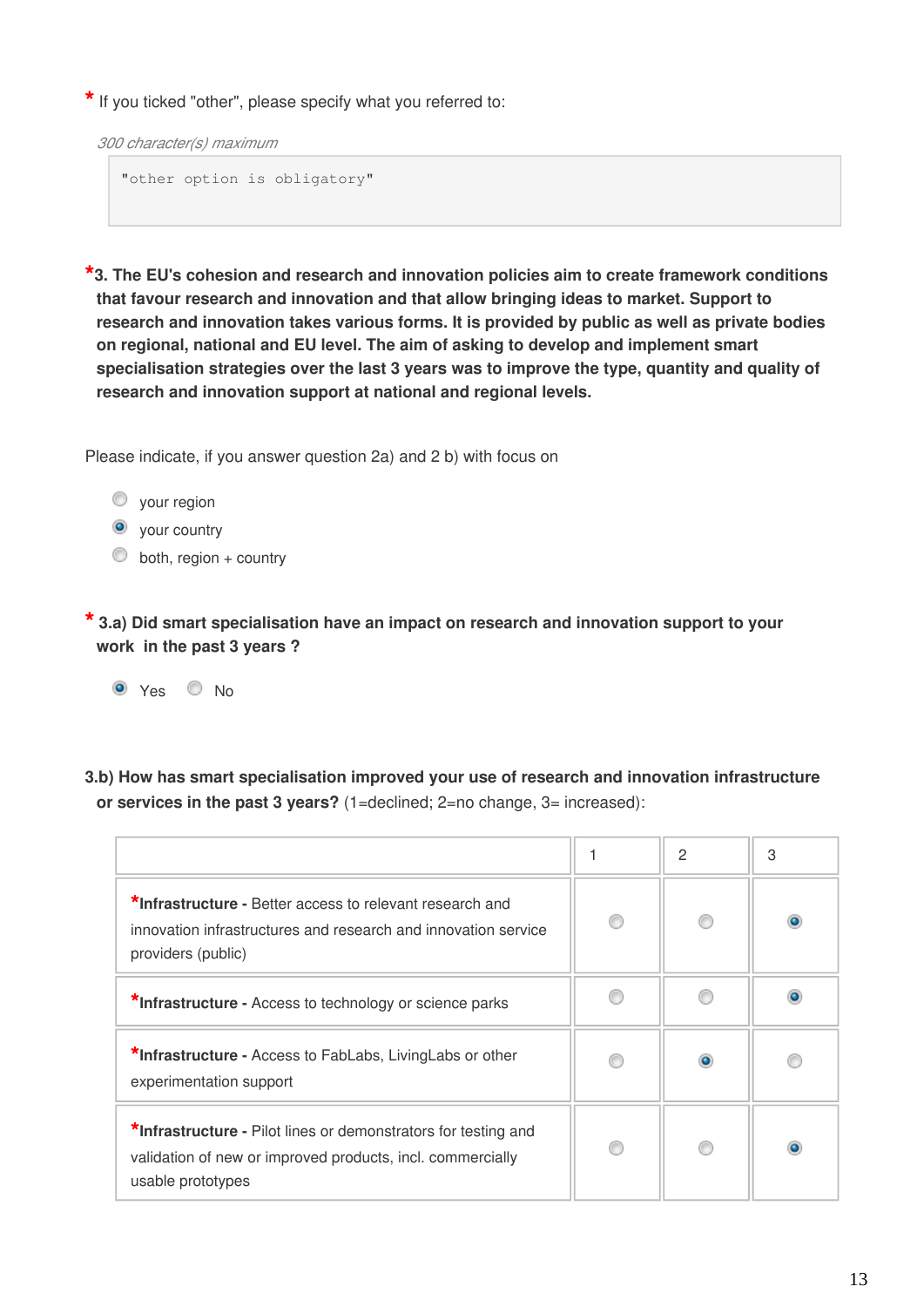| *Knowledge & technology - Intellectual Property Rights<br>management support (patenting, licensing etc.)                                                 |    |           |           |
|----------------------------------------------------------------------------------------------------------------------------------------------------------|----|-----------|-----------|
| <b>*Knowledge &amp; technology - Technology transfer</b>                                                                                                 | ⊙  | ∩         | $\bullet$ |
| *Knowledge & technology - Digitization of enterprises and<br>processes                                                                                   |    | ۰         |           |
| <b>*Business development -</b> Support to business plan<br>development or bankability of innovation projects                                             | 60 | ۰         |           |
| <b>*Business development -</b> Support for standardisation or<br>conformity certification for new products                                               | ∩  | $\bullet$ |           |
| <b>*Business development - Support for access to market /</b><br>marketing                                                                               | ∩  | ۰         |           |
| *Business development - Support for finding networking and<br>cooperation partners abroad                                                                | 67 |           | ۰         |
| <b>*Business development -</b> Support for finding networking and<br>cooperation partners within your country                                            |    |           | $\bullet$ |
| *Innovation & competitiveness projects - Support for<br>design and creative thinking                                                                     |    |           | $\bullet$ |
| *Innovation & competitiveness projects - New forms of<br>innovation (social innovation, co-creation, etc.)                                               |    |           |           |
| *Innovation & competitiveness projects - Fundamental /<br>blue-sky research activities                                                                   | 60 | $\bullet$ |           |
| *Innovation & competitiveness projects - Industrial<br>research activities                                                                               | ∩  | $\bullet$ |           |
| *Innovation & competitiveness projects - Experimental<br>development / prototyping                                                                       |    | $\bullet$ |           |
| *Skills & talents - Better access to skilled personnel                                                                                                   | ⊙  |           | $\bullet$ |
| *Skills & talents - Better access to researchers                                                                                                         |    |           | $\bullet$ |
| *Skills & talents - Support for skills development inside your<br>organisation (e.g. e-skills training, design thinking, project<br>management training) |    |           |           |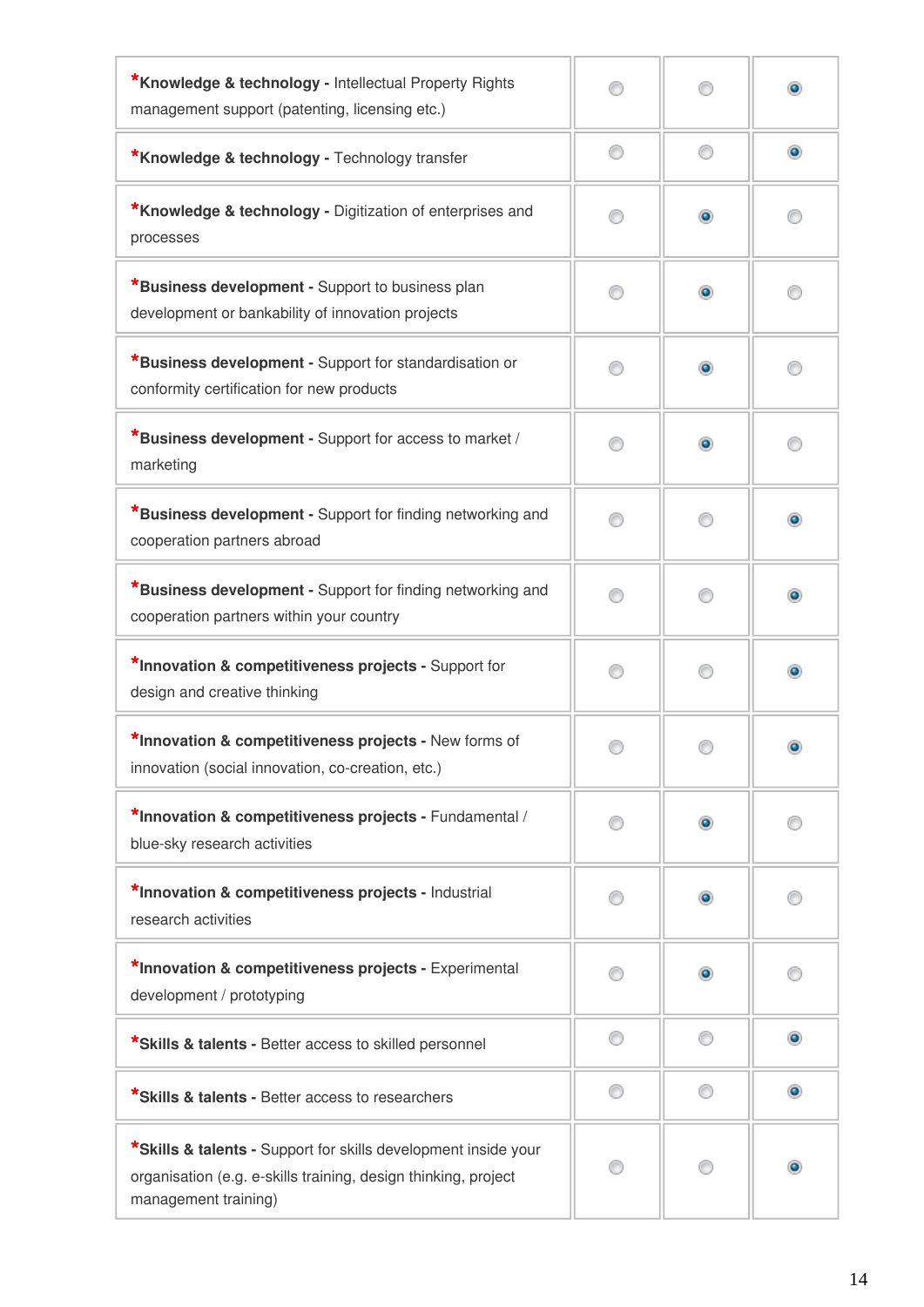| *Skills & talents - Better cooperation between stakeholders<br>to identify relevant skills needs                    |           |           | $\bullet$ |
|---------------------------------------------------------------------------------------------------------------------|-----------|-----------|-----------|
| *Public funding - Access to grants and other not-repayable<br>support                                               | 0         | $\bullet$ | C         |
| *Public funding - Access to financial instruments (loans,<br>venture capital, equity, guarantees) instead of grants | $\bullet$ |           |           |
| *Public funding - More combination of different funding<br>sources (national, regional, EU, international)          | $\bullet$ |           |           |
| *Public funding - More focussed funding offers (e.g. for<br>specific challenges or technologies or sectors)         |           |           | $\bullet$ |
| *Public funding - More competitive selection of projects for<br>funding                                             |           |           |           |
| *Public funding - Larger volumes of funding per project                                                             | ∩         | $\bullet$ | ⋒         |
| *Public funding - Participation of more partners in a project<br>consortium                                         |           |           | ۰         |
| *Public funding - More requirements as regards project<br>durability in time                                        |           | $\bullet$ |           |
| *Public funding - Less reporting and other administrative<br>requirements                                           |           |           |           |
| <b>*Regulatory Framework - New legislation that favours</b><br>research and innovation                              |           |           |           |
| <b>*Regulatory Framework - Ability to participate in assessing</b><br>the impact of legislative proposals           |           |           | $\bullet$ |
| *Regulatory Framework - Less administrative burden for<br>research, innovation or business projects                 |           |           |           |
| *Regulatory Framework - Easier / cheaper / faster set-up of<br>firms                                                | $\bullet$ |           |           |
| *Regulatory Framework - Easier / cheaper / faster obtaining<br>of permits and licenses                              | $\bullet$ |           |           |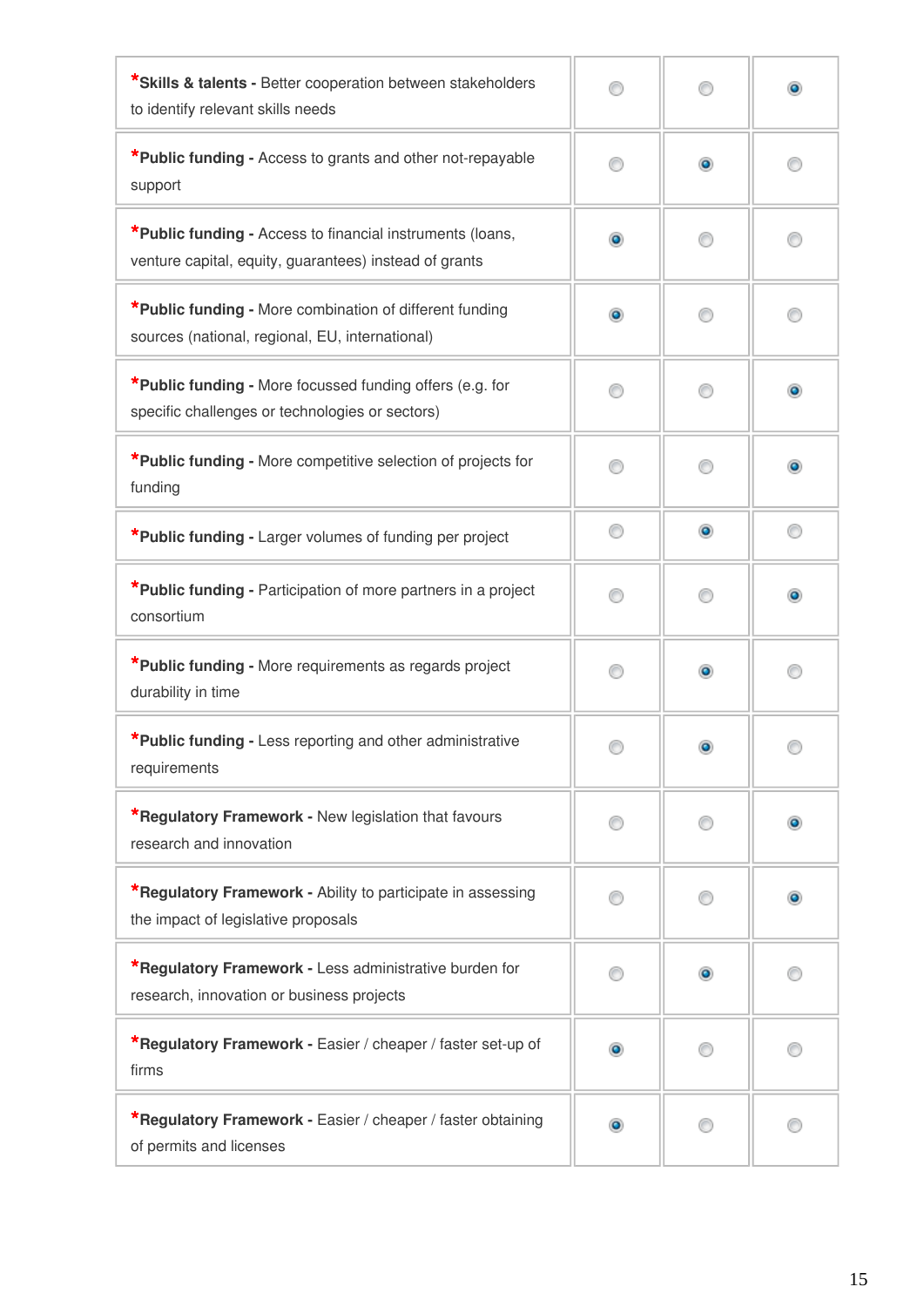#### **Other**

*400 character(s) maximum*

- **4. Innovation in the sense of successfully bringing a new or significantly improved goods / services to the market - rarely happens in isolation. In general, innovation "eco-systems" make innovation happen in a region / country. Such innovation eco-systems work thanks to the combination of public support and private initiative and depend crucially on the interaction and openness to cooperate among the different enterprises, citizens, educational, research, public etc. bodies. Public policy and funding cannot create top-down such innovation eco-systems, but can increase the likelihood for such an innovation-friendly setting to emerge and evolve. Fostering the emergence or improvement of such innovation eco-systems and sharpening their unique features was part of the smart specialisation approach.**
	- If you implement innovation yourself / in your enterprise or organisation: Did you/your organisation in the past 3 years work together with any of the following types of bodies / enterprises to improve your innovation capacity or implement innovation projects?
	- If you / your organisation supports innovation in other enterprises or bodies: Did you observe in the past 3 years that there is MORE participation of the following type of enterprises / bodies in the innovation eco-system in your country or region?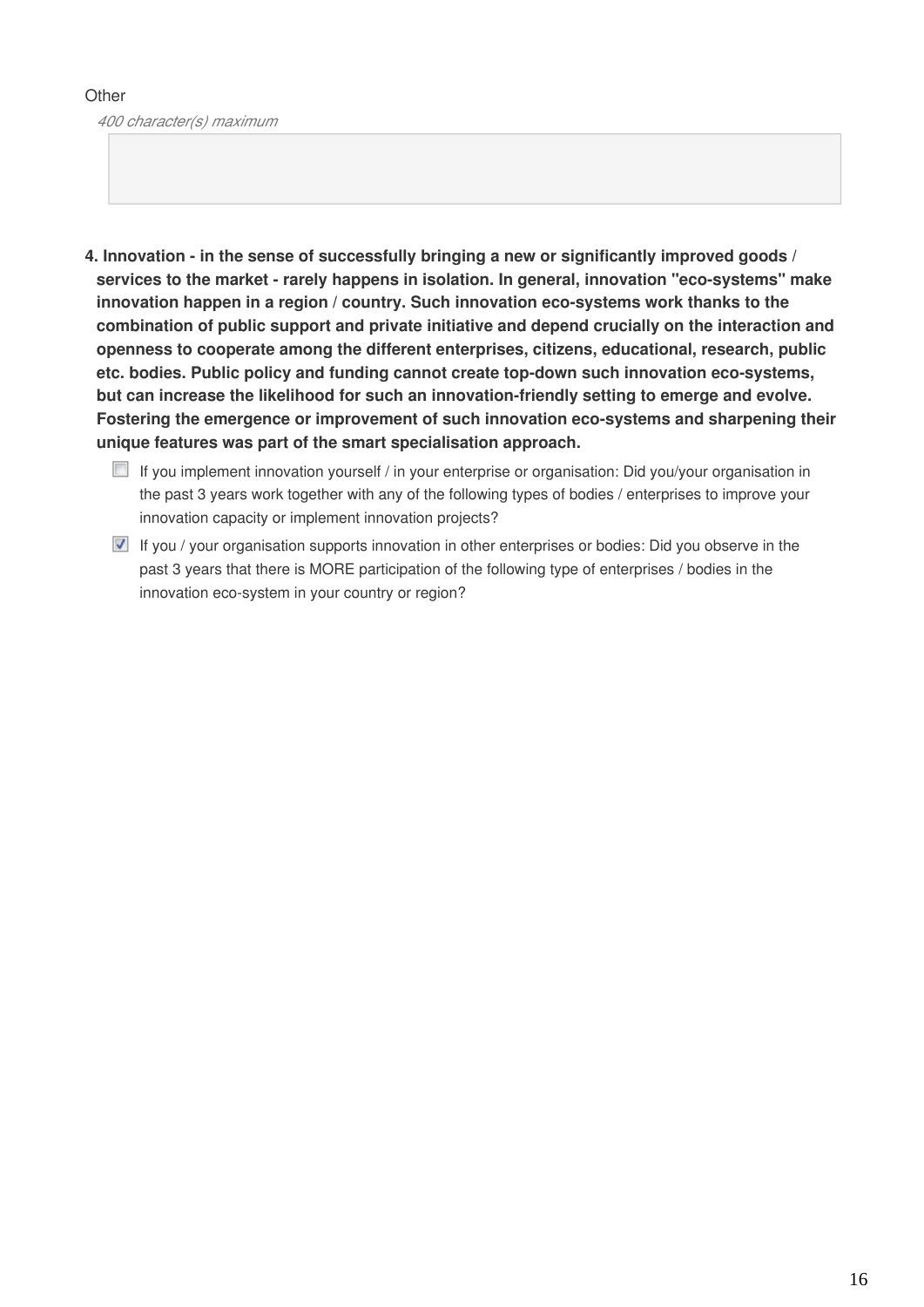|                                                                                   | yes            | no             | Not relevant |
|-----------------------------------------------------------------------------------|----------------|----------------|--------------|
| *Consultancy firm                                                                 | $\bullet$      | ⊙              |              |
| *Manufacturing firm (from your country / region)                                  | $\bullet$      | ∩              |              |
| *Manufacturing firm (foreign firm)                                                | $\bullet$      | ∩              |              |
| *Multi-national firm                                                              | $\bullet$      | ∩              |              |
| *Marketing or design firm                                                         | $\circledcirc$ | ∩              |              |
| *Private investor (e.g. business angel)                                           | $\bullet$      | ⊙              |              |
| *Technology broker                                                                | $\bullet$      | ∩              |              |
| *Cluster or business association (chamber of commerce<br>etc)                     | $\bullet$      |                |              |
| *Research service provider (from your country / region)                           | $\circledcirc$ | ⊙              | ∩            |
| *Research service provider (from abroad)                                          | $\bullet$      | ∩              |              |
| *Higher Education Institution                                                     | $\bullet$      | ⊙              |              |
| *Patent lawyer / advisor                                                          | ∩              | ۰              |              |
| *Provider of high-tech or research equipment                                      | $\bullet$      |                |              |
| *Soft or hardware firm / IT developer                                             | $\bullet$      | ⊙              |              |
| *Training provider (managerial skills, technical skills,<br>digital skills, etc.) | ∩              | ۰              |              |
| *Civil society organisation                                                       | ⊙              | $\bullet$      |              |
| *Clients (feed-back, co-design, etc.)                                             | ⊙              | $\circledcirc$ |              |
| *Suppliers                                                                        | $\bullet$      | ⊙              | ∩            |

-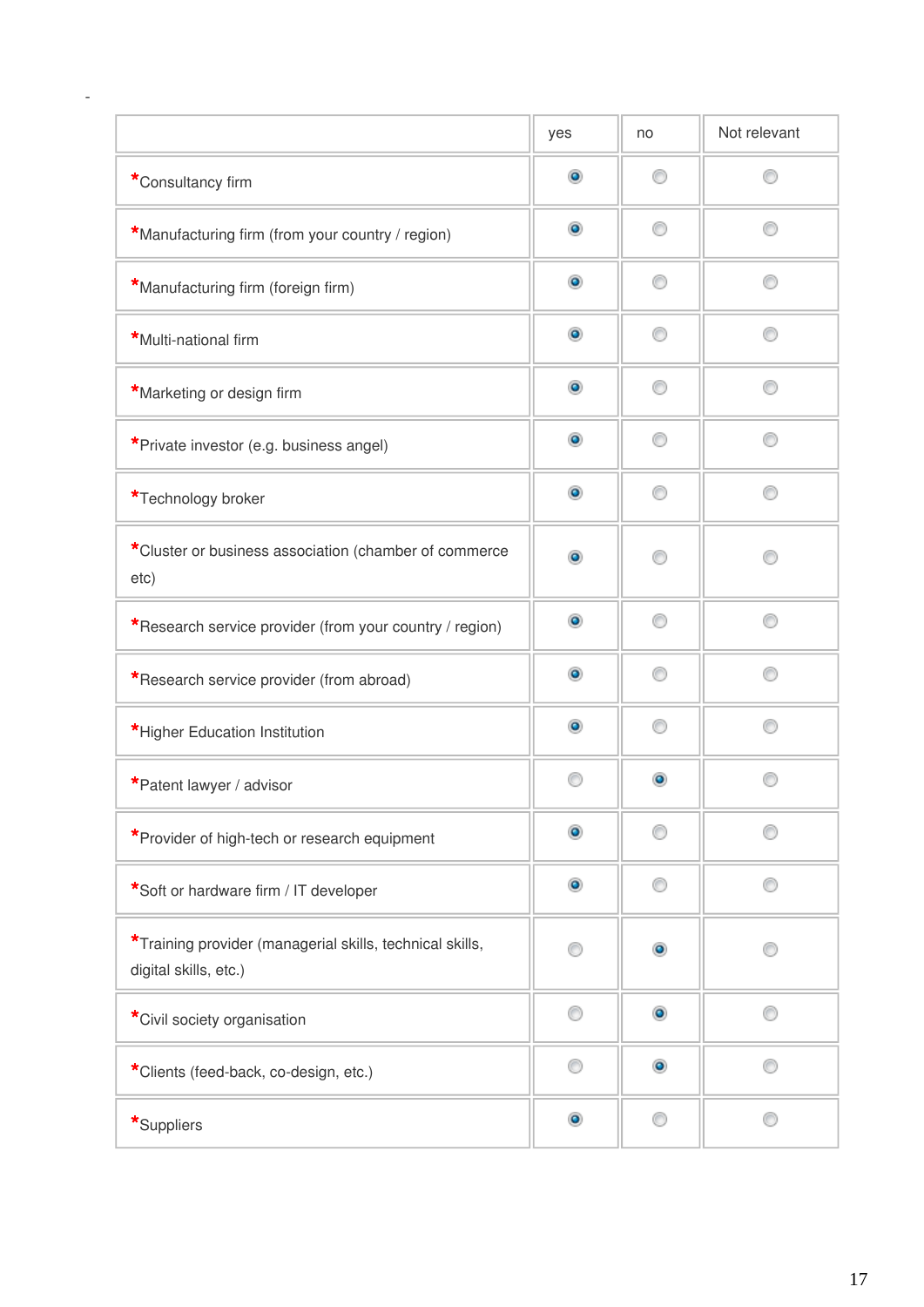# **\***Other

*400 character(s) maximum*

We see that all those actors participate, but it is important to include civil society more, which is often put aside. Without the right input, it is not possible to develop innovative technologies that are fit for purpose. Designer and end-user need to work very closely, especially in the health sector.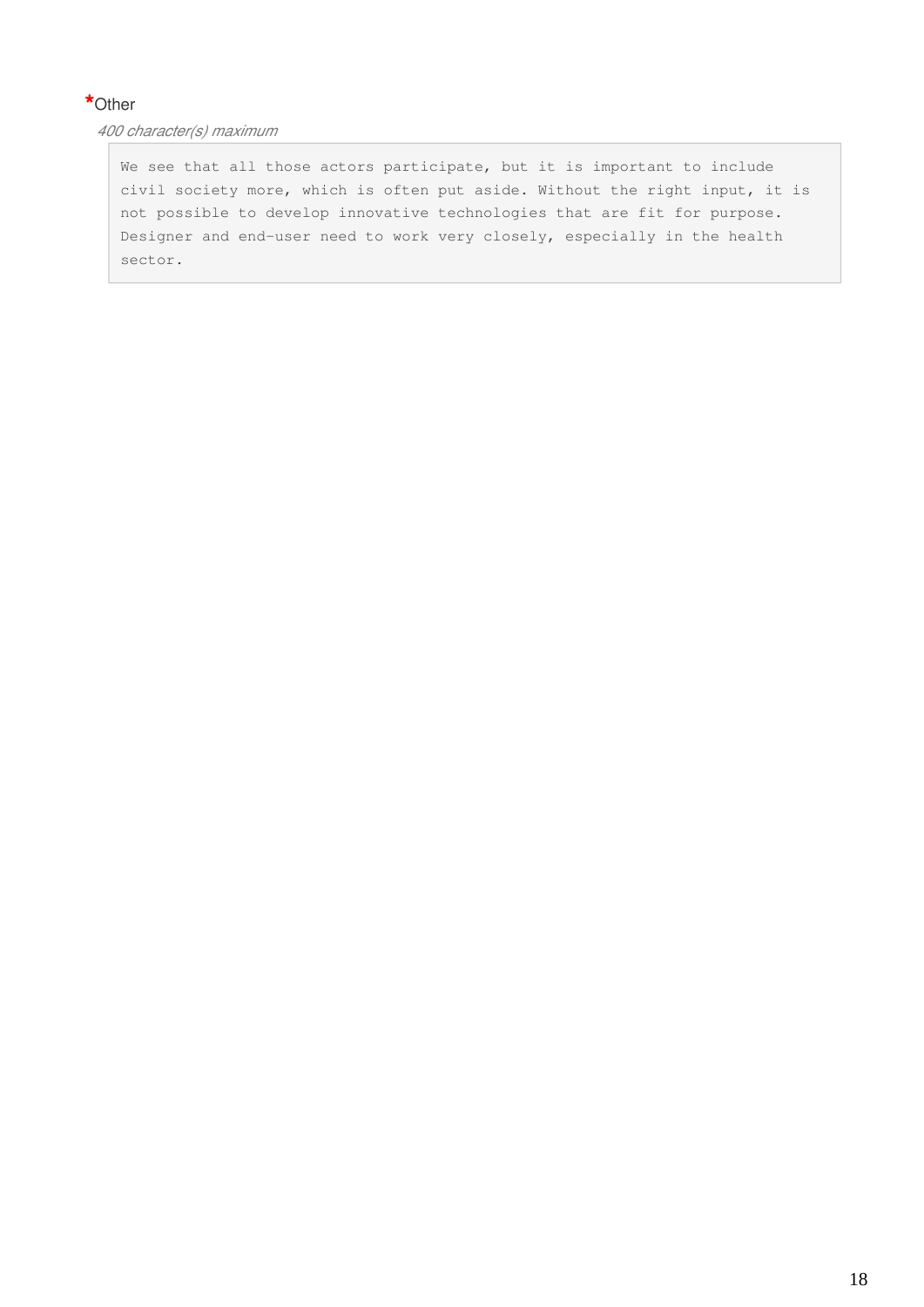**\*5. The core of smart specialisation is the inter-active and inclusive development process involving businesses, researchers and education institutions, civil society and public bodies. This "entrepreneurial discovery process" was required to identify a limited set of smart specialisation priorities for a country / region. This process aimed to find new, creative fields for cooperation between different sectors and technologies. It often resulted in identifying new or emerging niches in markets or value chains. The entrepreneurial discovery process is expected to be continued during the implementation of the smart specialisation strategies, both to refine the definition of projects, the monitoring and possibly adjustments of the strategies.**

**5.a. Do you think that you/your organisation or other organisations should be more involved in the design and/or implementation of research and innovation support, including smart specialisation strategies in your country / region?**

- $\Box$  No
- Yes (if yes, in which issues would you like to see you/your organisation or other organisations more involved in order to disseminate good practice and facilitate effective collaboration in order to accelerate smart growth investments?)
- $\Box$  Development of the smart specialisation policy concept
- Design of a smart specialisation strategy in your member state/region and possible up-dates / adjustments
- Design of support forms (advice, funding, public infrastructure etc.) at local level
- Design of work programmes and support conditions of EU level funding programmes
- Strategic use of SME intermediaries, such as cluster organisations, in order to reach out businesses, notably SMEs
- Interaction with business, researchers, civil society and public administration
- Technological or sectorial choices in terms of research and innovation support
- Modification of the regulatory and administrative framework conditions for research and innovation (e. g. rules on health, safety and environmental requirements of new products or production methods)
- Impact assessments for new legislation that can influence research and innovation
- Analysis of demand for innovative solutions (including public procurement needs)
- Development of partnerships with innovators and firms in other countries / regions
- Development of strategic interregional cooperation
- **T** Creation of experimental cross-border legislation that facilitates cross-border innovative projects between regions
- **Monitoring of the progress of the smart specialisation strategy implementation**
- Monitoring of the implementation of the relevant European Structural and Investment Fund programmes
- $\blacksquare$  Rules or development of university-industry cooperation
- Rules on career development of academics (e.g. secondment to private sector)
- Exchange/learning from lessons/ good practices of other Member States / regions
- $\blacksquare$  Identification and development of relevant skills
- Design and development of pilot lines for upscaling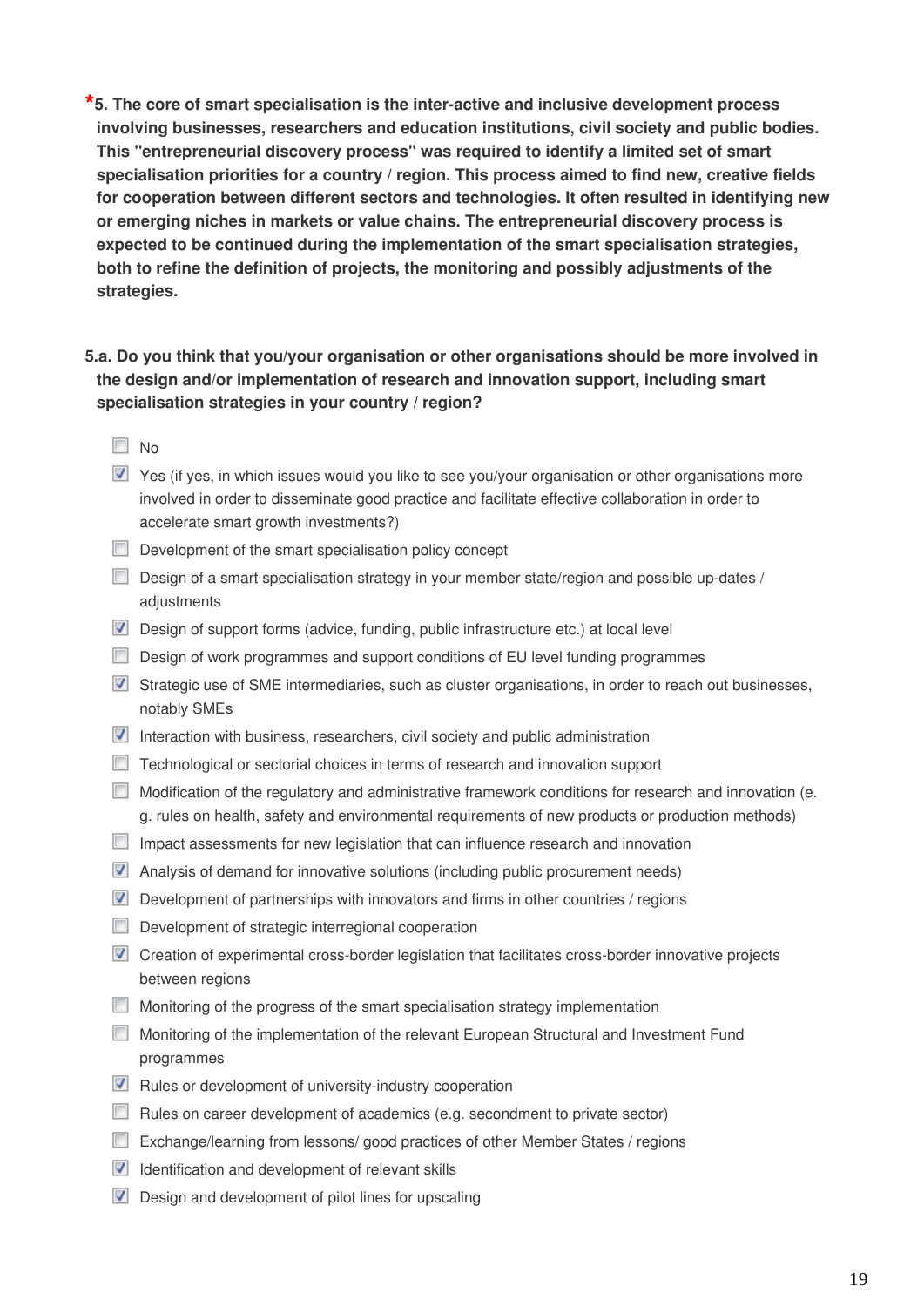# **\***Other

*300 character(s) maximum*

skills design is essential.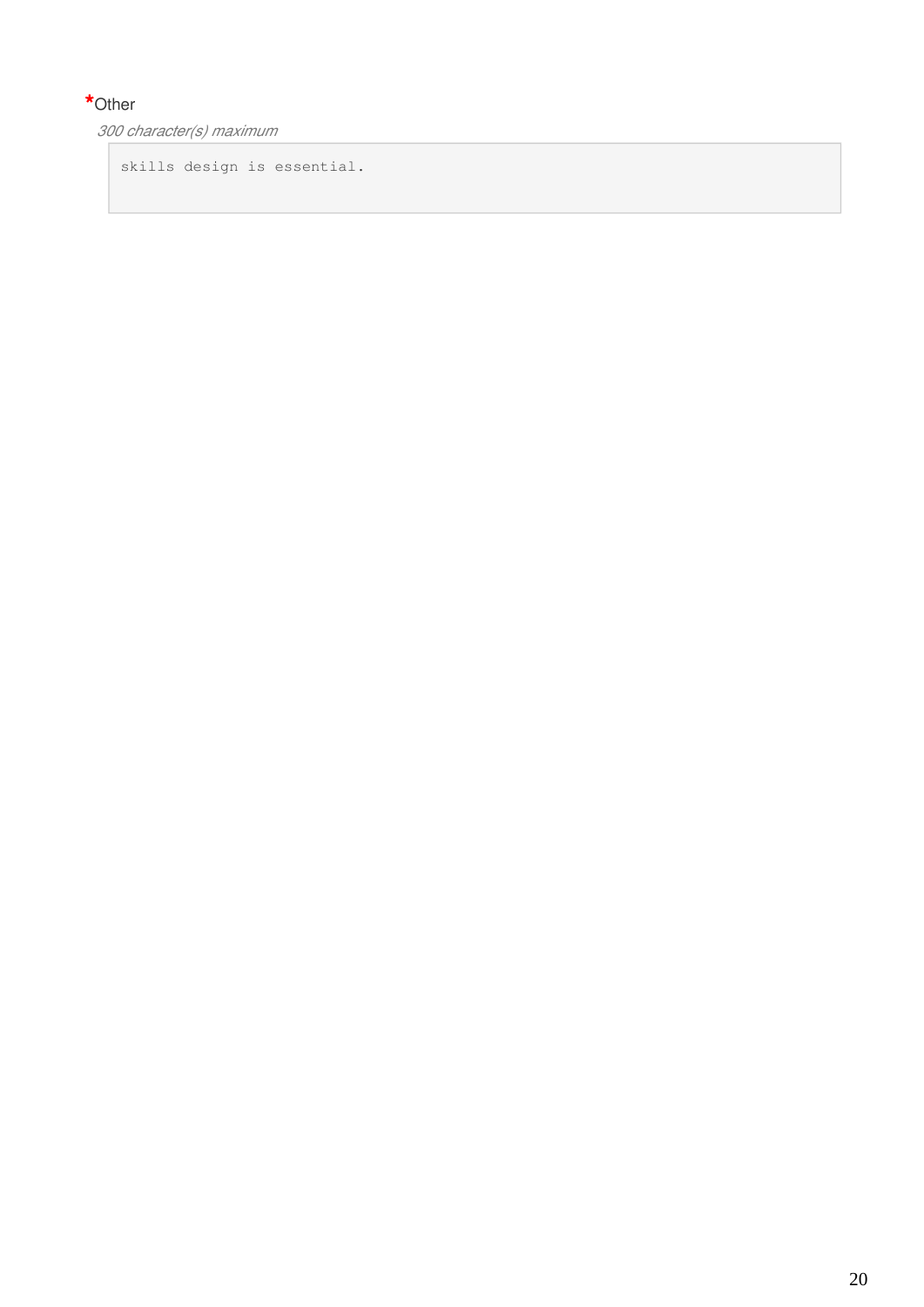# **5.b. Which other organisation should be more / better involved in the design or implementation of research and innovation support in your country / region?**

(it is possible to choose several options)

|                                                                                 | Involve better in the<br>design of research<br>and innovation<br>support | Involve better in the<br>implementation of research<br>and innovation support | <b>No</b><br>opinion |
|---------------------------------------------------------------------------------|--------------------------------------------------------------------------|-------------------------------------------------------------------------------|----------------------|
| *Research bodies                                                                | ۰                                                                        |                                                                               | ⊙                    |
| *Higher Education<br>Institutions and/or<br>vocational training bodies          | ۰                                                                        |                                                                               |                      |
| *Civil Society                                                                  | $\bullet$                                                                | ⊙                                                                             | ⊙                    |
| *Small and micro-<br>enterprises                                                |                                                                          | $\bullet$                                                                     |                      |
| *Medium-sized enterprises                                                       |                                                                          | $\bullet$                                                                     |                      |
| *Large enterprises                                                              | ∩                                                                        | $\bullet$                                                                     | ∩                    |
| *Enterprises or other<br>research and innovation<br>players from abroad         |                                                                          | ۰                                                                             |                      |
| *Enterprises or<br>researchers from other<br>sectors / technological<br>domains |                                                                          | $\bullet$                                                                     | ∩                    |
| *SME intermediaries,<br>such as cluster<br>organisations                        |                                                                          | $\bullet$                                                                     |                      |
| *Research and<br><b>Technology Organisations</b>                                | $\circledcirc$                                                           |                                                                               |                      |
| *Other                                                                          | ⋒                                                                        | ⋒                                                                             | $\bullet$            |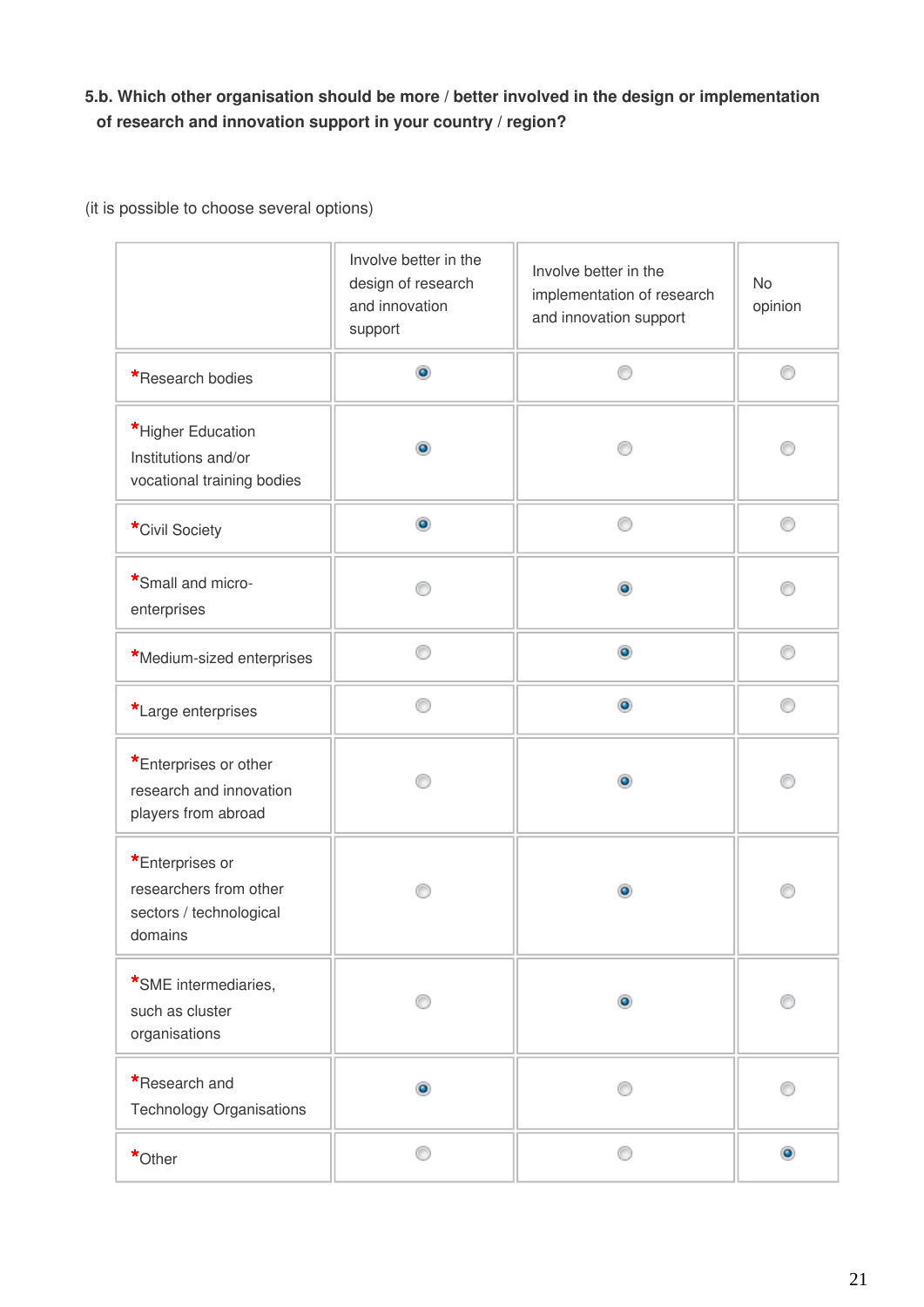## **\***Other

*300 character(s) maximum*

"other option is obligatory"

**\*6. Could you describe a very good research and/or innovation specific project that was implemented in the course of the past 3 years in your country / region, was linked to a smart specialisation strategy, and that could inspire others to launch similar projects?**

- **O** Yes
- No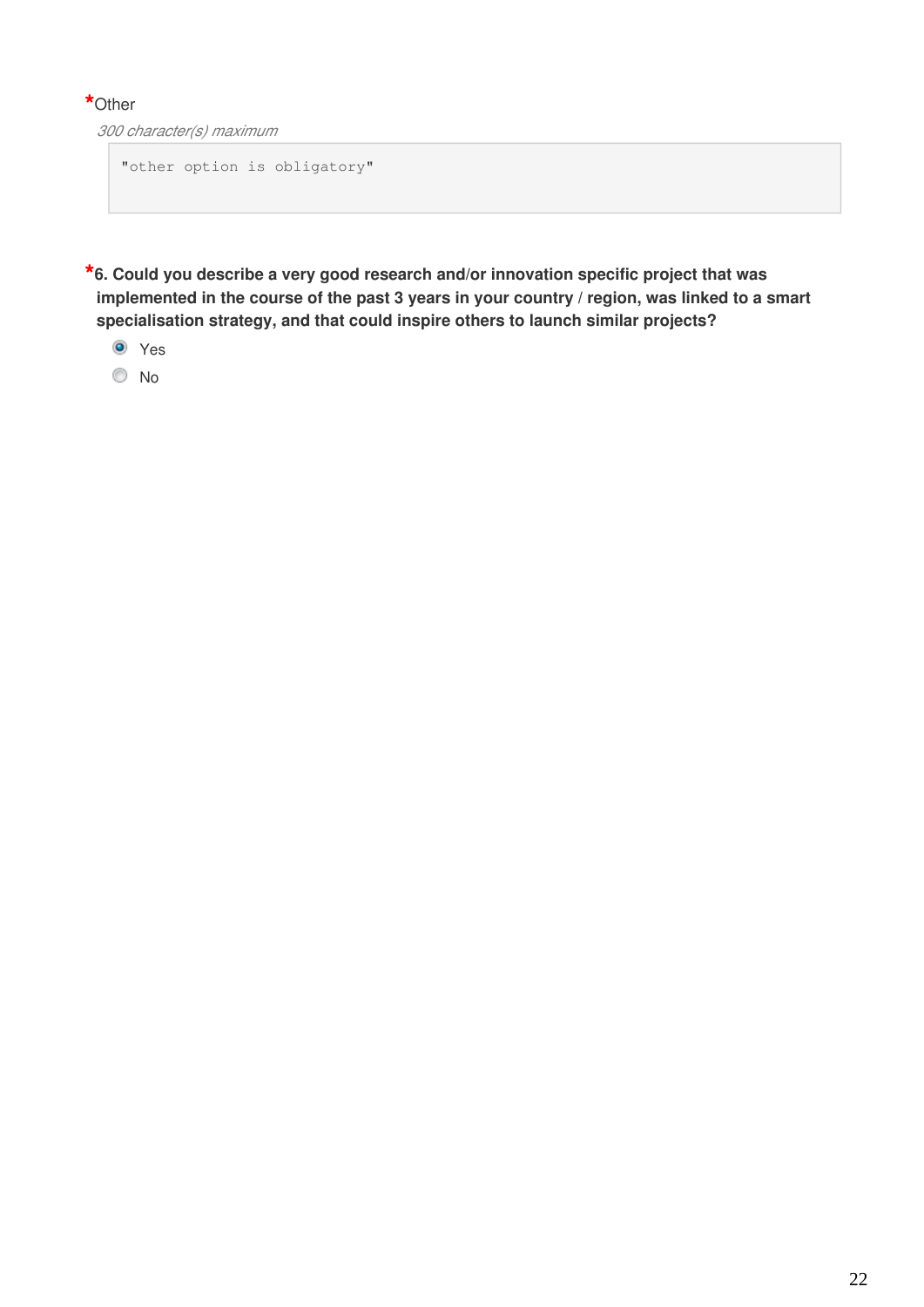#### **\*If yes: Please describe the project and what made it a success**

Please consider mentioning, if relevant:

- the field or type of research and innovation

- involved partners / type of partners

- involved budget and its different sources

- any public support received / or public infrastructure used

- any results achieved

- web address with further information

#### - Lesson learnt / crucial issue for the success of the project

#### *600 character(s) maximum*

Due to austerity measures in the health sector, nurses have to be innovative to keep on delivering high quality and safe care. Teams are cut and more tasks need to be done. As such e-health services in nursing and social care are essential. The thematic network ENS4care brought together 24 partners, unique stakeholders to design 5 EU guidelines, one on ehealth services in prevention, one for clinical practice, one for advanced roles, one for continuity of care and one for nurse prescribing. All are available at: http://www.ens4care.eu/guidelines/ and http://www.ens4care.eu/partners/

**7. The EU provides around 10% of all the public research and innovation support, , including smart specialisation strategies in the European Union member states. This works either via directly managed funds where you apply directly to the Commission (e.g. Horizon 2020, COSME, Joint Undertakings, etc.) or the European Investment Fund or via shared managed funds (e.g. European Regional Development Fund, European Social Fund) where the definition of the support conditions and the selection of the projects is done by national or regional bodies or intermediaries.**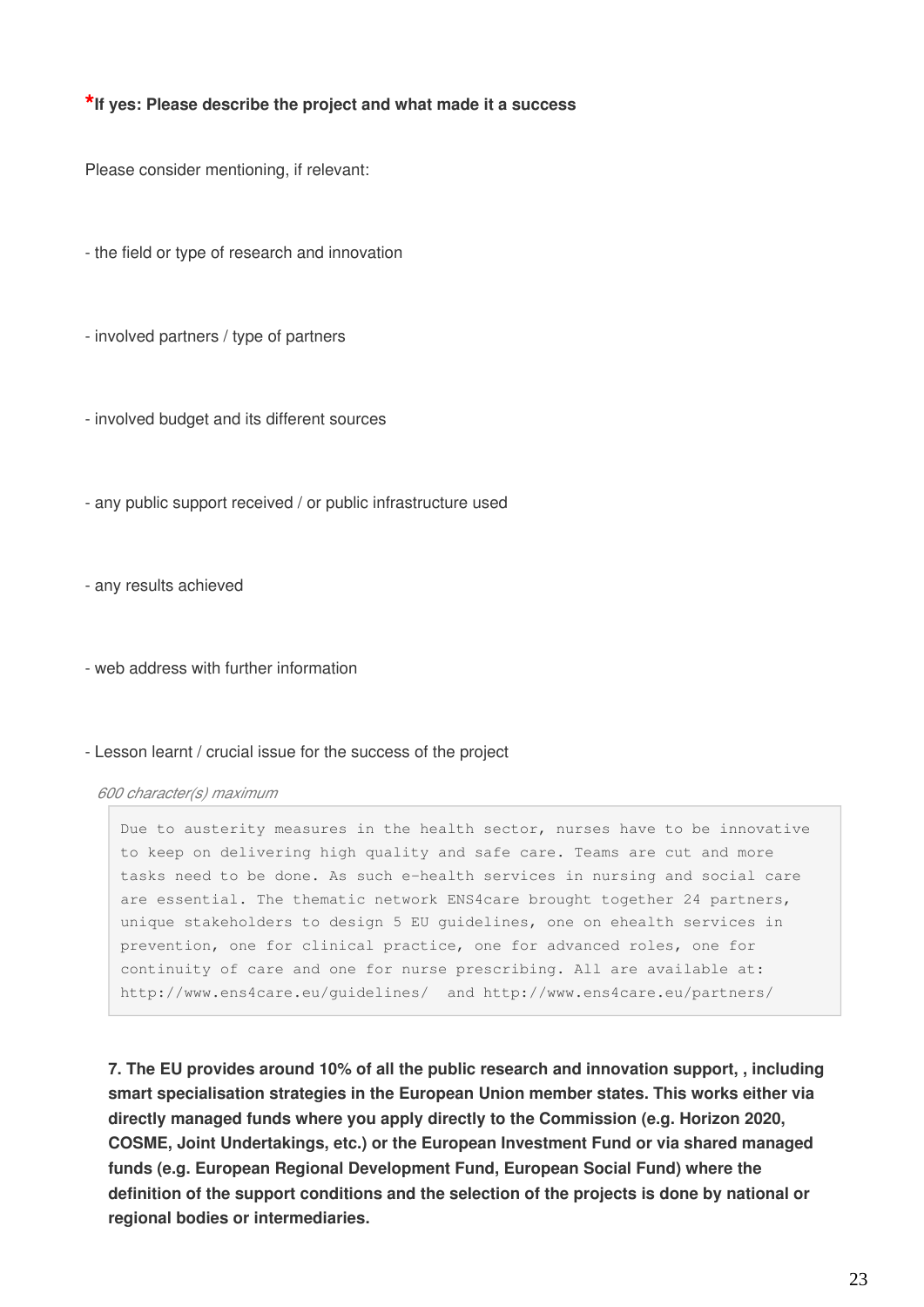**\* 7.a) Did you get in the past 3 years support for research and innovation from a European Union fund or European body?**

O Yes O No

**\* 7.b): Was the funding linked to a smart specialisation strategy?**

| Yes. | No | Don't know |
|------|----|------------|
|      |    |            |

### **7.c) Did you receive funding?**

|                                                                                                                                     | Yes | <b>No</b>      |
|-------------------------------------------------------------------------------------------------------------------------------------|-----|----------------|
| *European Structural and Investment Funds - European Regional<br>Development Fund (ERDF) - national/regional operational programmes | 0   | $\bullet$      |
| *European Structural and Investment Funds - European Regional<br>Development Fund (ERDF) - Interreg                                 | 60  | $\bullet$      |
| *European Structural and Investment Funds - European Social Fund (ESF)                                                              | ⊙   | $\circledcirc$ |
| *European Structural and Investment Funds - European Agricultural Fund<br>for Rural Development (EARFD)                             | 0   | $\bullet$      |
| *European Structural and Investment Funds - European Maritime and<br><b>Fisheries Fund (EMFF)</b>                                   | ∩   | $\bullet$      |
| *European Structural and Investment Funds - Cohesion Fund                                                                           | ⊙   | $\bullet$      |
| *EIB Group - European Fund for Strategic Investments (EFSI; implemented<br>by the EIB Group)                                        |     | $\bullet$      |
| *EIB Group - European Investment Fund (EIF)                                                                                         | ⊙   | $\bullet$      |
| <b>*EIB Group - European Investment Bank</b>                                                                                        | ⊙   | $\bullet$      |
| *Horizon 2020 – collaborative research and innovation project                                                                       |     | $\bullet$      |
| *Horizon 2020 - SME instrument                                                                                                      | ⊙   | $\bullet$      |
| *Horizon 2020 – ERC grant                                                                                                           | ⊙   | $\bullet$      |
| *Horizon 2020 - Marie Skłodowska-Curie                                                                                              | 0   | $\bullet$      |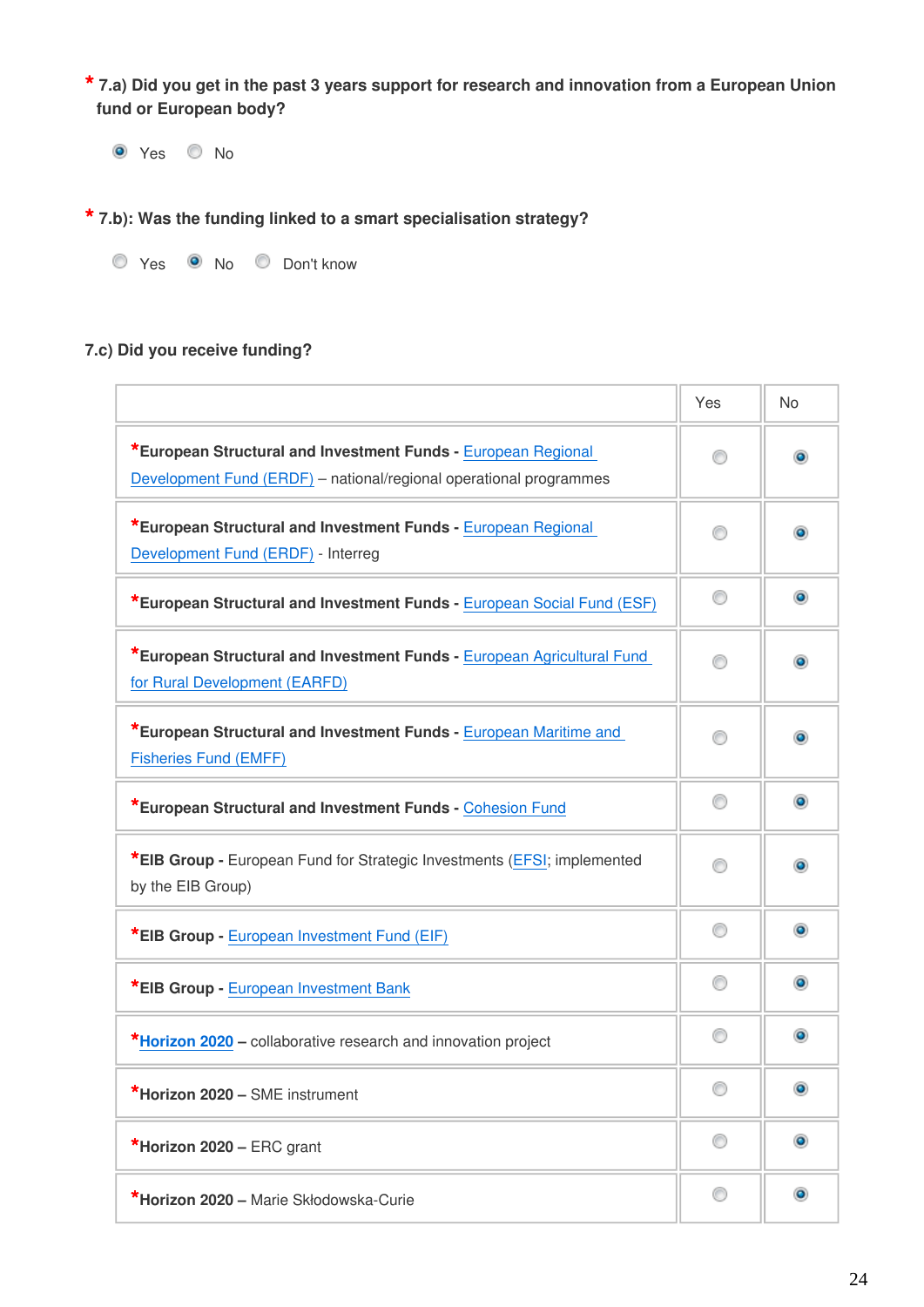| *Horizon 2020 - InnovFin                                                                                                               | ⋒              |                |
|----------------------------------------------------------------------------------------------------------------------------------------|----------------|----------------|
| *Horizon 2020 - European Institute for Innovation and Technology                                                                       | ⊙              | $\bullet$      |
| *Horizon 2020 - IPR helpdesk                                                                                                           | ∩              | $\bullet$      |
| *Horizon 2020 - National Contact Points                                                                                                | ⊙              | $\circledcirc$ |
| *Horizon $2020 -$ other                                                                                                                | $\circledcirc$ |                |
| <b>*COSME</b> – financial instruments                                                                                                  | ⊙              | $\bullet$      |
| *COSME – cluster development support                                                                                                   | ⊙              | o              |
| *COSME – Erasmus for young entrepreneurs                                                                                               | ⊙              | $\bullet$      |
| *COSME - Enterprise Europe Network                                                                                                     | ∩              | $\bullet$      |
| *COSME $-$ other                                                                                                                       | ⊙              | $\bullet$      |
| *Other directly managed EU programmes - Creative Europe (EU<br>framework programme for support to the culture and audiovisual sectors) | ⋒              |                |
| *Other directly managed EU programmes - Connecting Europe Facility -<br>telecom / digital service infrastructures                      | ∩              |                |
| Other directly managed EU programmes - Connecting Europe Facility -<br>energy                                                          |                | $\bullet$      |
| *Other directly managed EU programmes - Connecting Europe Facility -<br>transport                                                      | ∩              |                |
| *Other directly managed EU programmes - Erasmus+ (programme to<br>support education, youth and sport/Vocational Education Programme)   |                |                |
| *Other directly managed EU programmes - EU Programme for<br>Employment and Social Innovation (EaSI)                                    | ⊙              |                |
| *Other directly managed EU programmes - LIFE (environmental, nature<br>conservation and climate action projects)                       |                |                |
| *Other directly managed EU programmes - Other                                                                                          | $\bullet$      |                |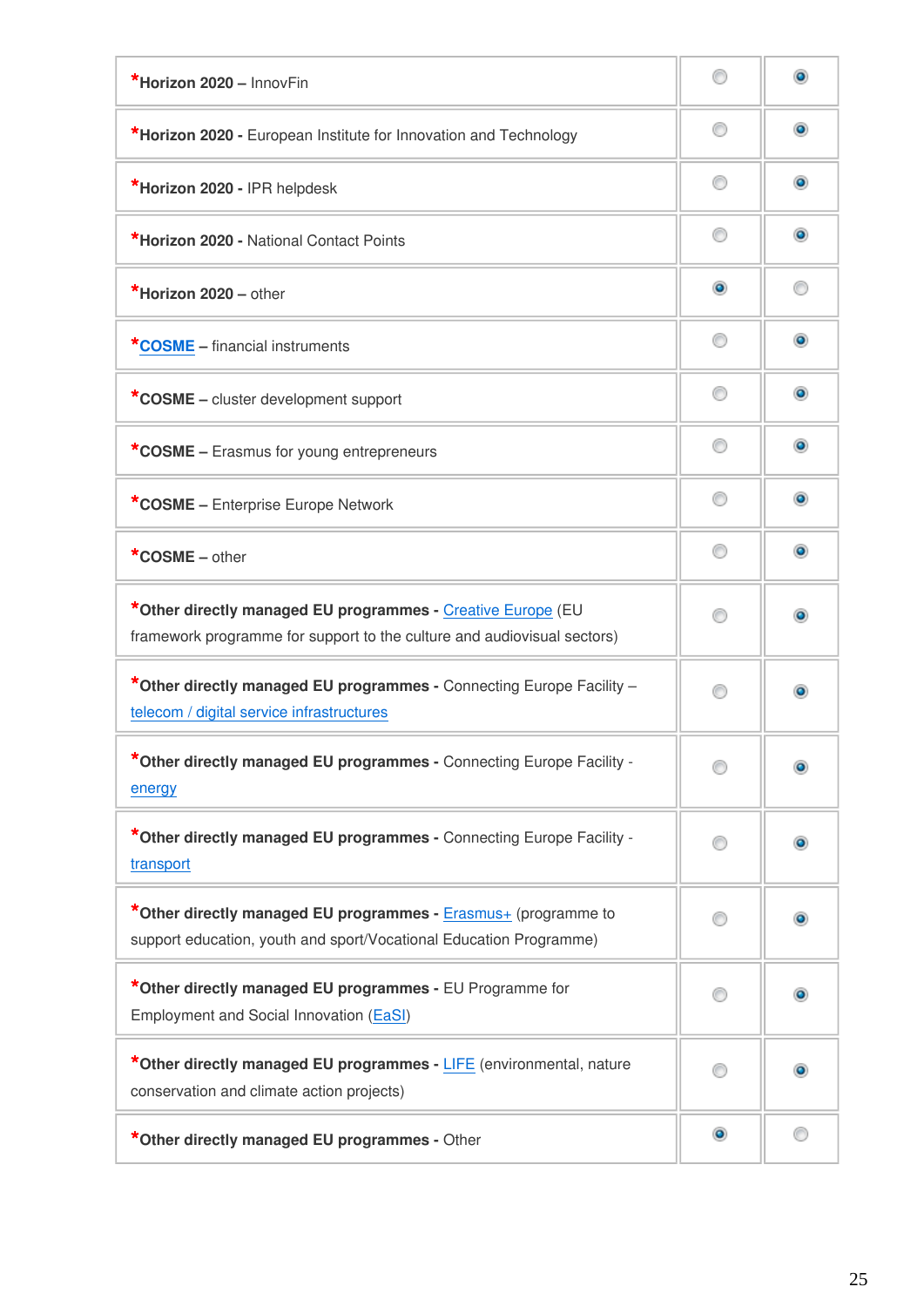**\***Please indicate which EU programme you referred to when indicating "other"

*200 character(s) maximum*

ICT PSP work programme 2013

**\*7.d): Did you receive in the past 3 years funding or other support from more than one EU fund or programme?**

O Yes O No

**\*If yes, the different EU support / funding:**

- $\bullet$  was mutually supportive and improved / expanded the impact of the activity
- $\heartsuit$  provided more funding for the same activity
- was not linked, but complementary (e.g. purchase of equipment via ERDF support, that was subsequently used in the participation in a Horizon 2020 project)
- $\bullet$  was not linked and not complementary as very different actions were funded
- O Other

**\*8. What other / additional types of research, innovation and competitiveness support in the framework of smart specialisation strategies would you / your organisation need?**

*500 character(s) maximum*

```
H2020
European Social Fund (ESF)
Cohesion Fund
Horizon 2020 – collaborative research and innovation project
EU Programme for Employment and Social Innovation (EaSI)
```
**\*9.a) Have you been involved or observed concrete, strategic interregional cooperation between your region and other regions with similar or related smart specialisation strategies?**

- **O** Yes
- $\odot$  No

**\*9.b) Should EU develop interregional cooperation regarding smart specialisation?** 

 $\bullet$  Yes  $\bullet$  No